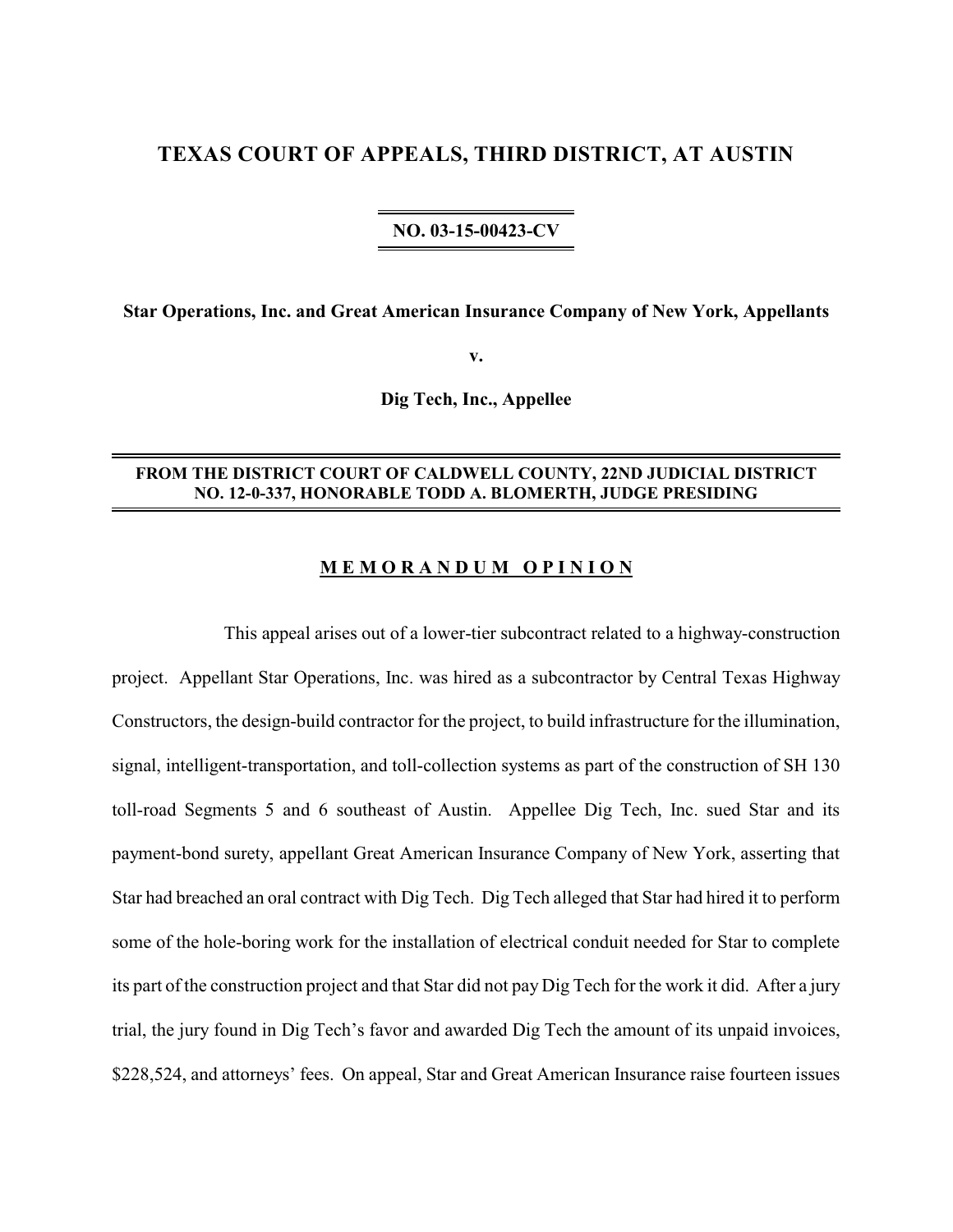challenging the judgment. Forthe reasons explained below, we will affirm the judgment in part, and we will reverse in part on the issue of court costs and remand the cause for further proceedings on that issue.

### **BACKGROUND**

The Texas Department of Transportation (TxDOT) entered into a facility concession agreement (FCA) with SH 130 Concession Company, the developer, for SH 130 Concession to finance and perform the construction of SH 130 toll-road Segments 5 and 6 southeast of Austin and to grant SH 130 Concession the concession to lease the sections and toll them for 50 years after the project's completion.<sup>1</sup> See generally Tex. Transp. Code  $\S$ § 223.201-.209 (authorizing TxDOT to enter into public-private partnership agreements to facilitate private-sector investment and participation in development of state's transportation system). SH 130 Concession hired Central

<sup>&</sup>lt;sup>1</sup> Star asserts that "it was undisputed and uncontroverted that the Project involved the use of federal funds." We note that the record citations provided by Star include a citation to the section of TxDOT's agreement with SH 130 Concession that states "*[r]egardless of whether federal credit or funds are made available to Facility*, Developer shall comply and require its Contractors to comply with all federal requirements applicable to transportation projects that receive federal credit or funds, including those set forth in Exhibit 8." (Emphasis added.) The remainder of its record citations in support of this point are to Attachment 1 to Exhibit 8, which was attached to each of the parties' individual subcontracts with Central Texas. That portion of the form attachment states: "The work herein proposed will be financed in whole or in part with Federal funds, and therefore all of the statutes, rules and regulations promulgated by the Federal Government and applicable to work financed in whole or in part with Federal funds will apply to such work." No party has pointed us to any evidence in the record of the federal government's participation in or funding of the project outside of these record citations. For purposes of this appeal, we will assume that the project received some unknown amount of federal funding because Dig Tech does not challenge Star's assertion.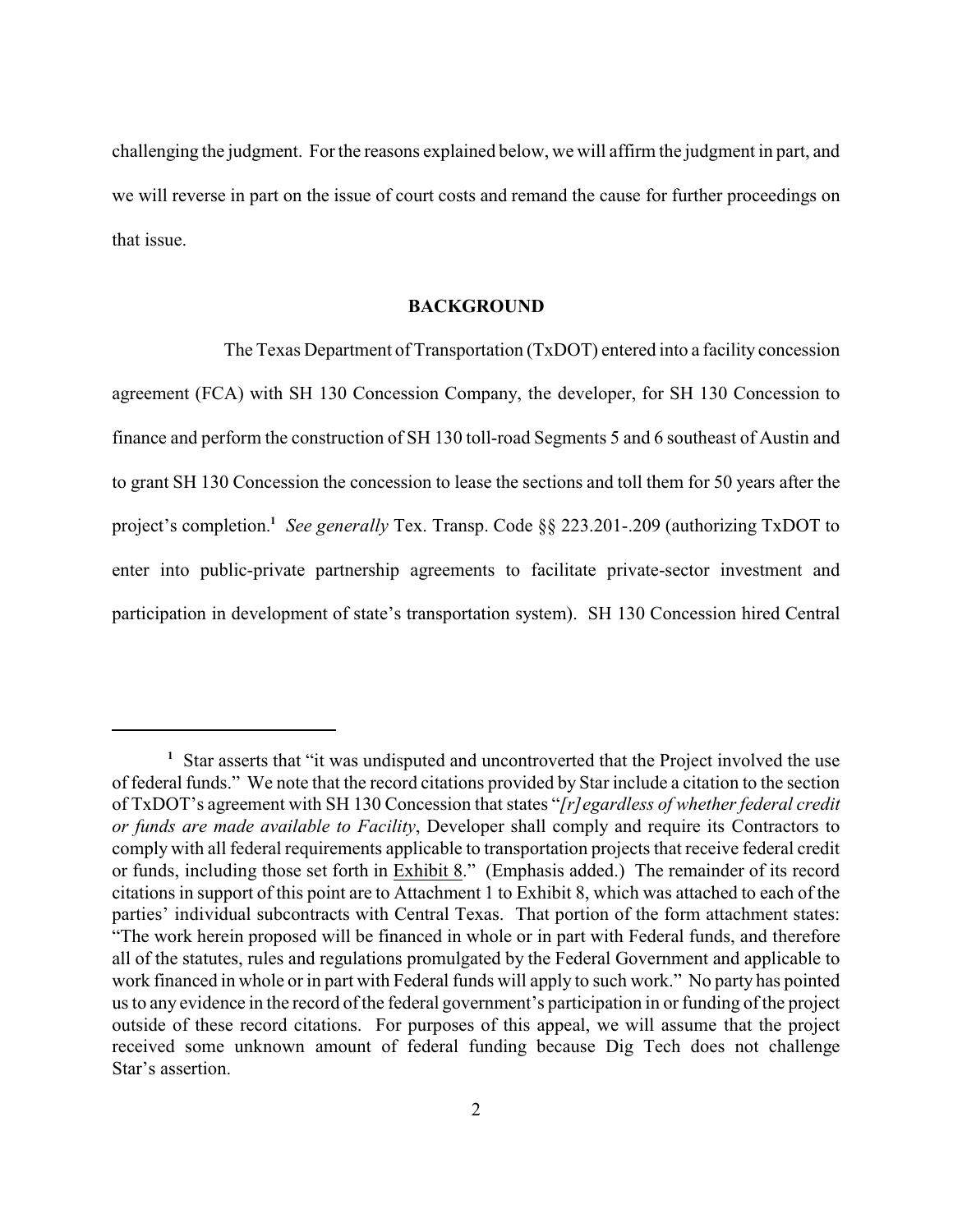Texas HighwayConstructors as the design-build contractor on the project. As previouslymentioned, Central Texas in turn hired Star as a subcontractor to build infrastructure for the illumination, signal, intelligent-transportation, and toll-collection systems. Star and Central Texas entered into two subcontracting agreements related to this work. As part of those agreements, Central Texas required Star to furnish a performance bond and a payment bond for each subcontract. Star's surety on the bonds is Great American. The payment bond at issue here provides that "Star Operations, Inc., as principal, . . . and Great American Insurance Company of New York, . . . as surety, . . . are held and firmly bound unto CENTRAL TEXAS HIGHWAY CONSTRUCTORS LLC as Obligee . . . for the use and benefit of Claimants as herein below defined in the amount of . . . \$3,100,000.00 for the payment whereof Principal and Surety bind themselves, their heirs, executors, administrators, successors and assigns, jointly and severally, firmly by these presents."<sup>2</sup> Central Texas also

<sup>&</sup>lt;sup>2</sup> There is no dispute that Dig Tech is a "claimant" as that term is defined in the bond. In their arguments about notice of the bond claim, however, Star and Great American allude to the fact that Dig Tech's May 1 notice letter only references one of the payment bonds and one of Star's subcontracts with Central Texas. When Dig Tech had not received payment from Star by late April, on April 23, 2012, Dig Tech's vice-president and owner Mike Furry requested "a copy of the contract" between Star and Central Texas and "a copy of your payment bond" from Lana Lewis, the president and founder of Star. Furry testified that he never received a copy of the contract from Lewis. Later correspondence among the various entities involved in the projects refers to both contracts and both bonds. The bond attached to the May 1 notice letter was admitted into evidence at trial. The judgment states that Great American "is obligated under the terms of its bond to make the payments that Star Operations failed to make," but does not specify the bond number. Star does not assert on appeal that the work performed by Dig Tech related only to one or the other of its subcontracts or that funds to pay the judgment are lacking under either bond. Because we have not been asked to determine whether both bonds applied to Dig Tech's work or whether the trial court's award refers to one or both bonds, we express no opinion and make no determination about whether the judgment applies to one or both bonds. For simplicity's sake, throughout this opinion, we will refer to the "bond," not the "bonds."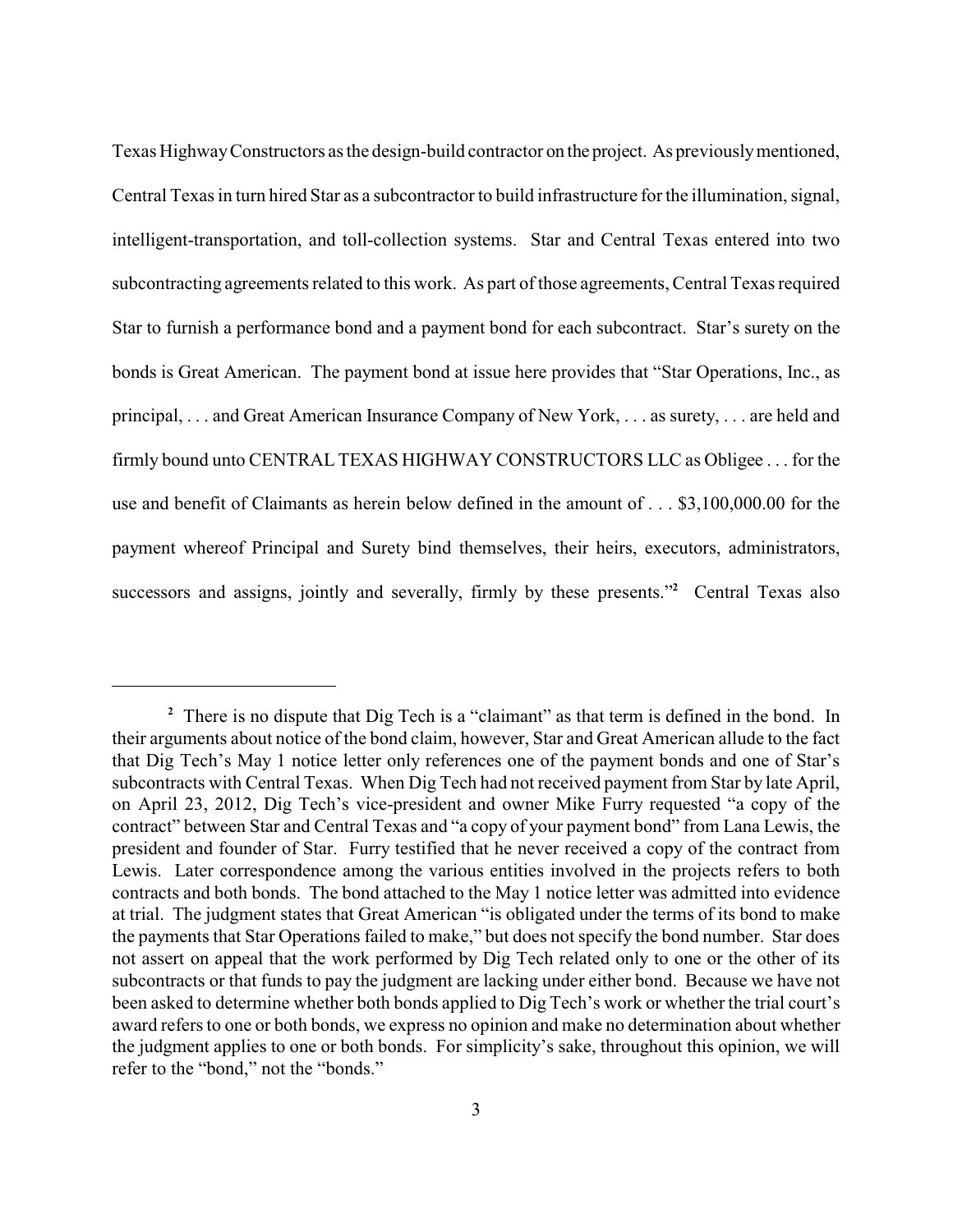separately hired Dig Tech as a subcontractor responsible for relocating and adjusting electric-distribution facilities owned by Bluebonnet Electric Cooperative. The contract at issue in this case is an oral lower-tier subcontract that Star later entered into with Dig Tech for some hole-boring work for the installation of electrical conduit that Star needed done to complete its part of the construction project.**<sup>3</sup>**

Dig Tech completed the requested work and sought payment for it from Star. Dig Tech sent Star a letter on March 13, 2012, requesting payment for the invoices that had been submitted before that time and copied Central Texas on the letter. After inquiry from Central Texas to Star on Friday, March 16, Star informed Central Texas that the invoices were set up to be paid the following Tuesday. On April 12, Central Texas's project-controls manager, Michael Kiehnau, emailed Star's president and founder, Lana Lewis, to inform her that Dig Tech's vice-president and owner, Mike Furry, had called Kiehnau to let him know that Star had not contacted Dig Tech about payment, and consequently, Dig Tech would be filing a bond claim. Kiehnau told Lewis, "I urge you to resolve this issue immediately." On April 23, Furry requested that Lewis send him "a copy of the contract between Star [O]perations and [Central Texas]. Also, I would like you to provide me with a copy of your payment bond." Furry testified that he never received a copy of the contract from Lewis. On May 1, 2012, Dig Tech notified Star, Central Texas, and Great American of Dig Tech's

<sup>&</sup>lt;sup>3</sup> Although Star refers to this contract in its briefing as the "purported oral contract," Star does not challenge the sufficiency of the evidence supporting the jury's verdict that "Dig Tech and Star Operations agree<sup>[d]</sup> that Dig Tech would conduct boring work for Star Operations, and that Star Operations would pay Dig Tech for such boring work."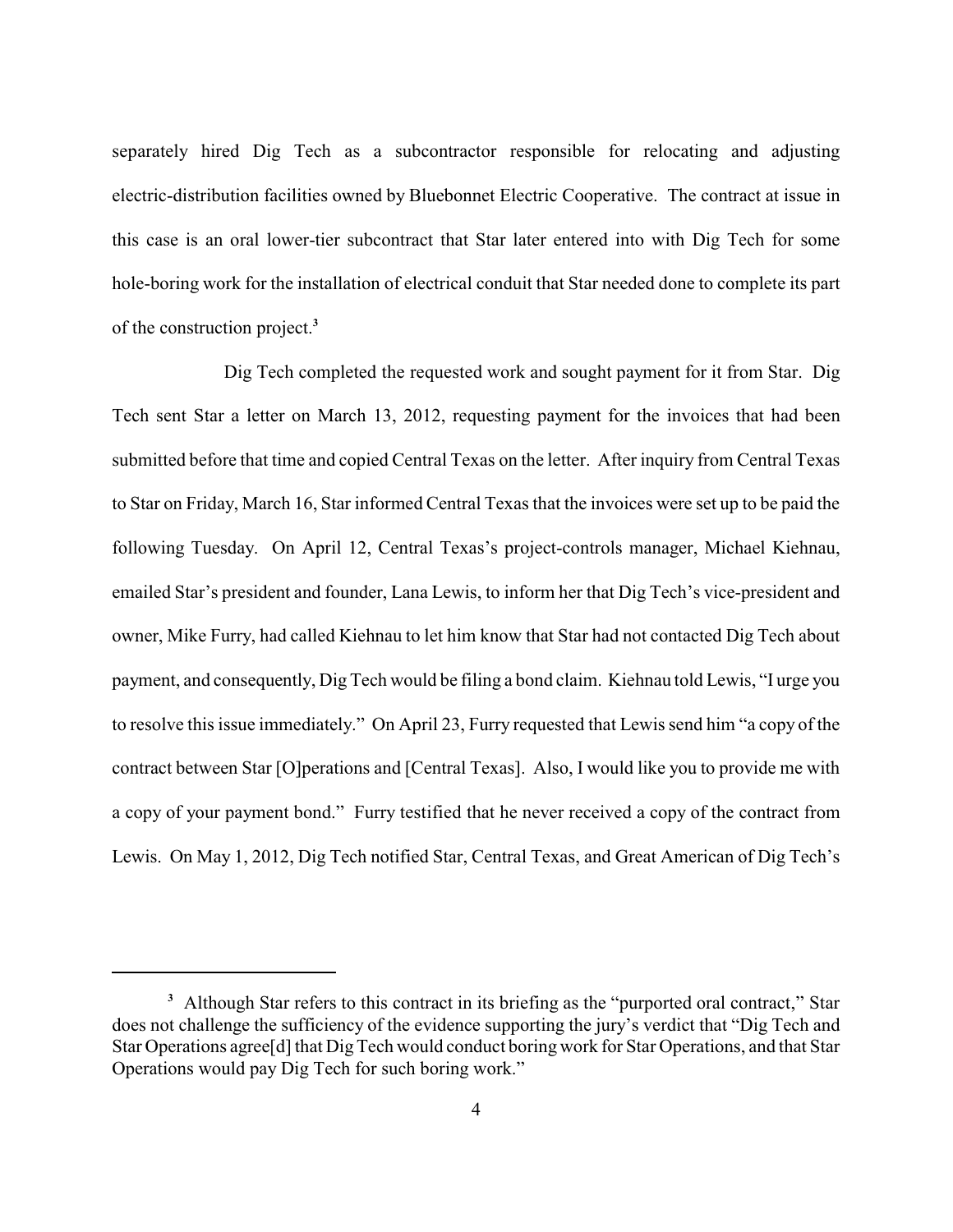claim via certified mail, return receipt requested, and further notified them that if all invoices were not paid in full, Dig Tech would file suit on the bond "on the 91st day after April 4, 2012, the last day on which Dig Tech's work or labor was done or performed."<sup>4</sup> Dig Tech subsequently filed suit against Star and Great American, alleging claims for breach of contract (express or implied), quantum meruit, and attorneys' fees.

After a ten-day trial, the jury found that Dig Tech and Star Operations had an agreement that Dig Tech would perform hole-boring work for Star and Star would pay for that work, but Star failed to comply with its agreement to pay and its failure to comply was unexcused.<sup>5</sup> The jury also found that although Dig Tech intentionally interfered with Star's subcontract with design-build contractor Central Texas, Dig Tech did so only because it had a good-faith belief that it had a right to threaten garnishment for the work it performed and any harm to Star did not result from any malice on the part of Dig Tech. The jury further found that Star, but not Dig Tech, had "unclean hands."

The juryawarded DigTech \$228,524 for its unpaid work and also awarded attorneys' fees. The final judgment included an award of court costs, "including the cost of deposition

The bond states: "Principal [Star] and Surety [Great American] hereby jointly and **<sup>4</sup>** severally agree with the Obligee [Central Texas] that everyClaimant as herein defined, who has not been paid in full before the expiration of a period of ninety (90) days after the date on which the last of such Claimant's work or labor was done or performed, or materials were furnished by such Claimant, may sue on this bond for the use of such Claimant, prosecute the suit to final judgment of such sum or sums as may be justly due Claimant, and have execution thereon. The Obligee [Central Texas] shall not be liable for payment of any costs or expenses of any such suit."

<sup>&</sup>lt;sup>5</sup> The evidence at trial included e-mails stating a quote and proposed terms, start date, and projected duration of work, as well as evidence that the work was completed and accepted by Star.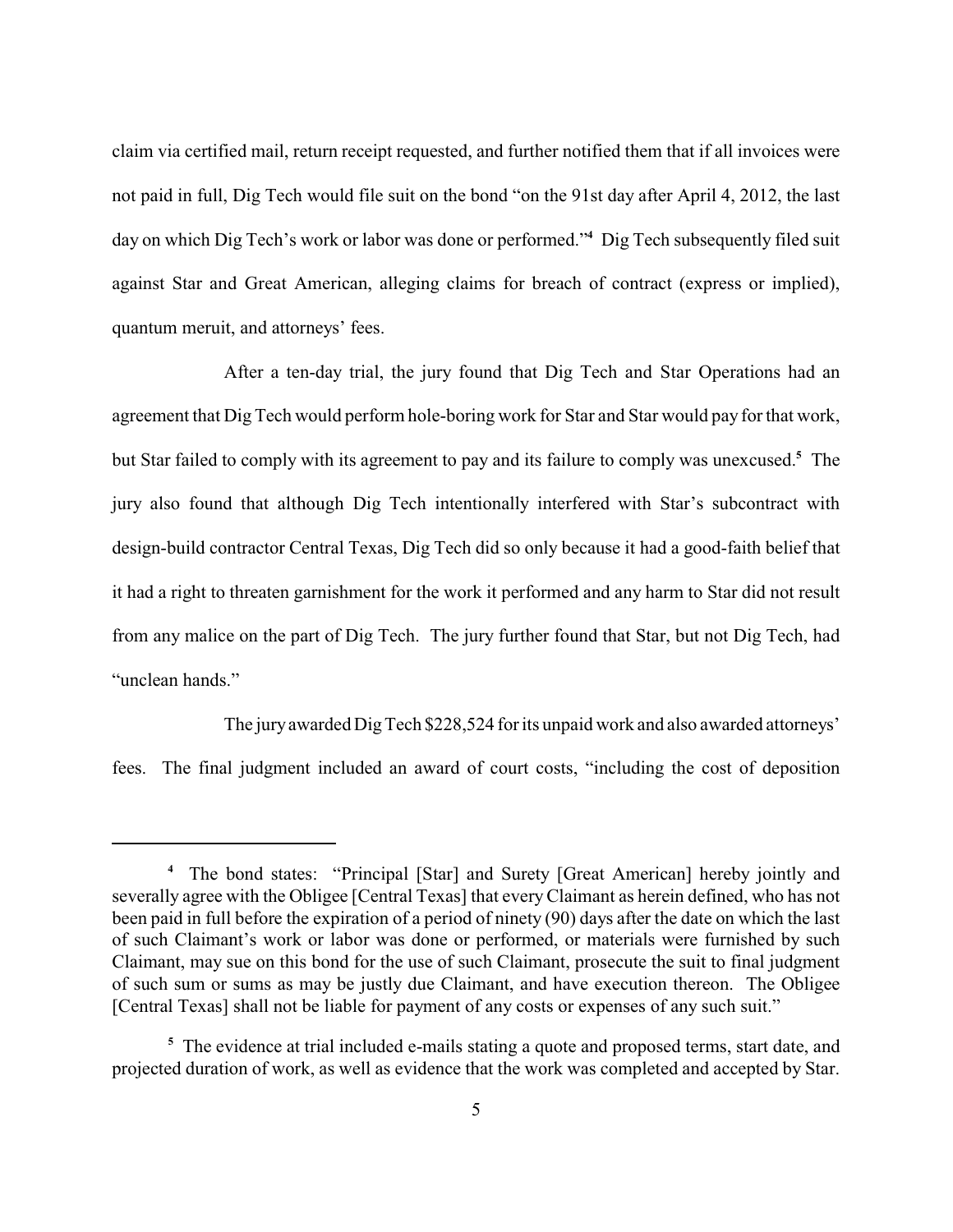transcripts and subpoenas necessarily obtained for use in this suit," pursuant to Texas Rule of Civil Procedure 131. The trial court also ordered in the judgment that "Dig Tech substantially complied with the notice provisions of the McGregor Act in order to perfect its bond claim against Great American Insurance," and accordingly, Great American "is obligated under the terms of its bond to make the payments that Star Operations failed to make." Star and Great American appeal from the judgment.

## **ANALYSIS**

Star and Great American challenge the judgment in fourteen issues. Seven issues flow from their contention that the trial court should have applied federal law to Dig Tech's contract claim. Issues eight through eleven concern the law related to Dig Tech's claim against the Great American payment bond and whether Dig Tech perfected its claim against the bond. In their twelfth issue, Star and Great American contend that the trial court erred by awarding damages to Dig Tech without any evidence of Dig Tech's actual damages as net loss after reduction of income-tax payments or unpaid income-tax liability, which they assert is required by Texas Civil Practice and Remedies Code Section 18.091. In issue thirteen, they challenge the trial court's award of attorneys' fees to Dig Tech based on their contention that Dig Tech failed to segregate recoverable attorneys' fees from unrecoverable attorneys' fees. In issue fourteen, Star and Great American argue that the trial court erred by awarding Dig Tech costs for copies of deposition transcripts as "taxable costs" when Dig Tech did not notice or initiate the depositions.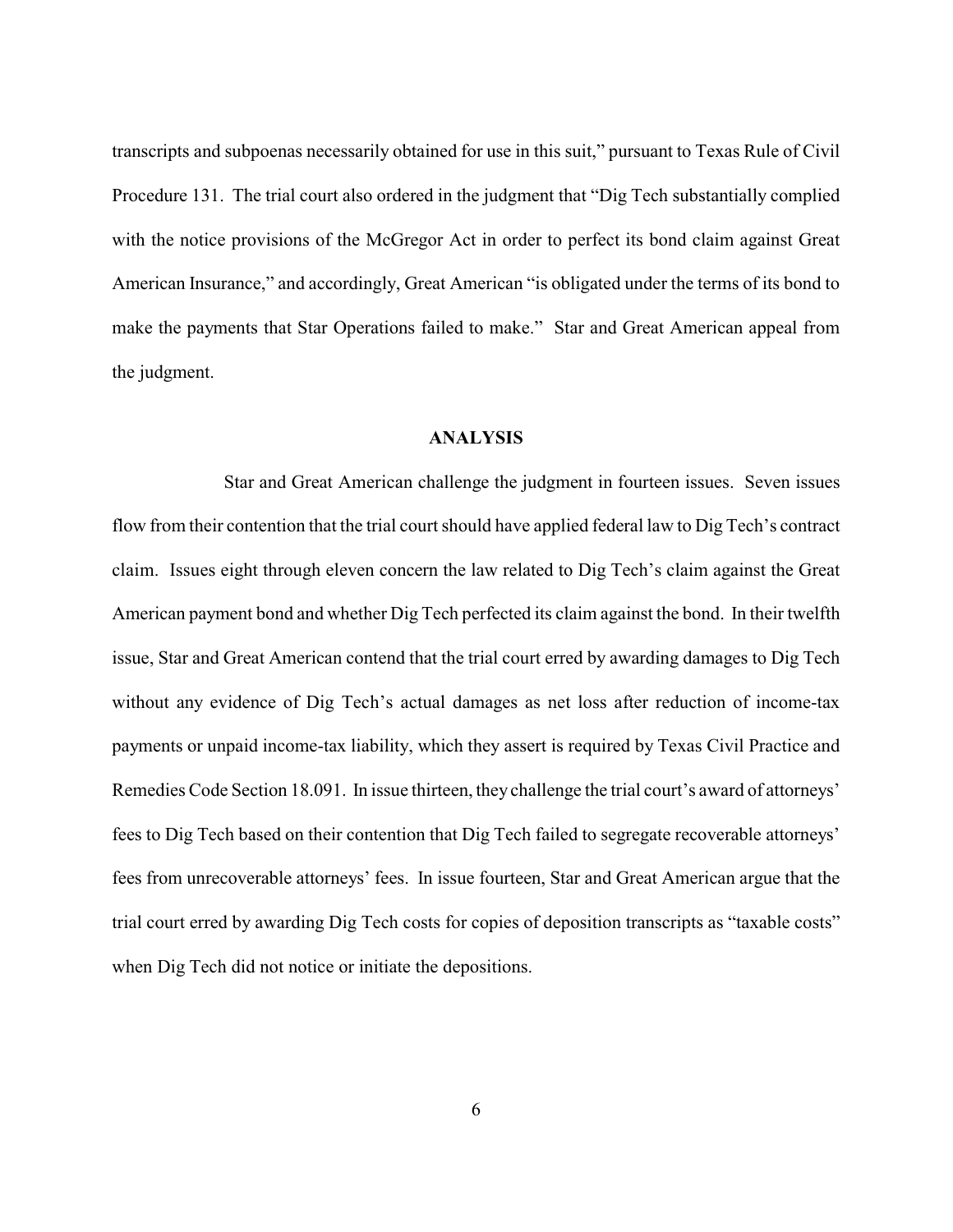### **Application of the** *Christian* **doctrine**

The first seven issues are related to Star and Great American's contention that the trial court should have applied a federal-law principle, the *Christian* doctrine, to Dig Tech's contract claim because the highway project was federally funded. Star and Great American assert that the *Christian* case stands for the proposition that when the subject matter of a contract is governed by valid federal regulations, the regulations are incorporated into the contract as a matter of law, even if the parties had not agreed to be bound by them. *See G. L. Christian & Assocs. v. United States*, 312 F.2d 418, 424-26 (Ct. Cl. 1963), *aff'd on reh'g*, 320 F.2d 345 (Ct. Cl. 1963) (denying contractor's breach-of-contract claim when government terminated construction contract for its own convenience even though contract lacked termination clause because court concluded that standard termination clause required byArmed Service Procurement Regulations must be read into contract). According to Star and Great American, applying the *Christian* doctrine in this case means that Dig Tech failed to comply with three conditions precedent. They contend that federal law required Dig Tech to obtain a written contract with Star and to obtain approval from TxDOT for the oral contract with Star as conditions precedent to formation of an enforceable contract. They further contend that federal law required Dig Tech to provide statutorily compliant certified payrolls as a condition precedent to any liability arising from Star's failure to pay Dig Tech, and that the payrolls provided by Dig Tech were not statutorily compliant based on errors in the classification or pay rate of approximately four employees in a one-week period. Therefore, they argue that the trial court erred by refusing to submit jury questions on (1) Dig Tech's alleged failure to obtain a written contract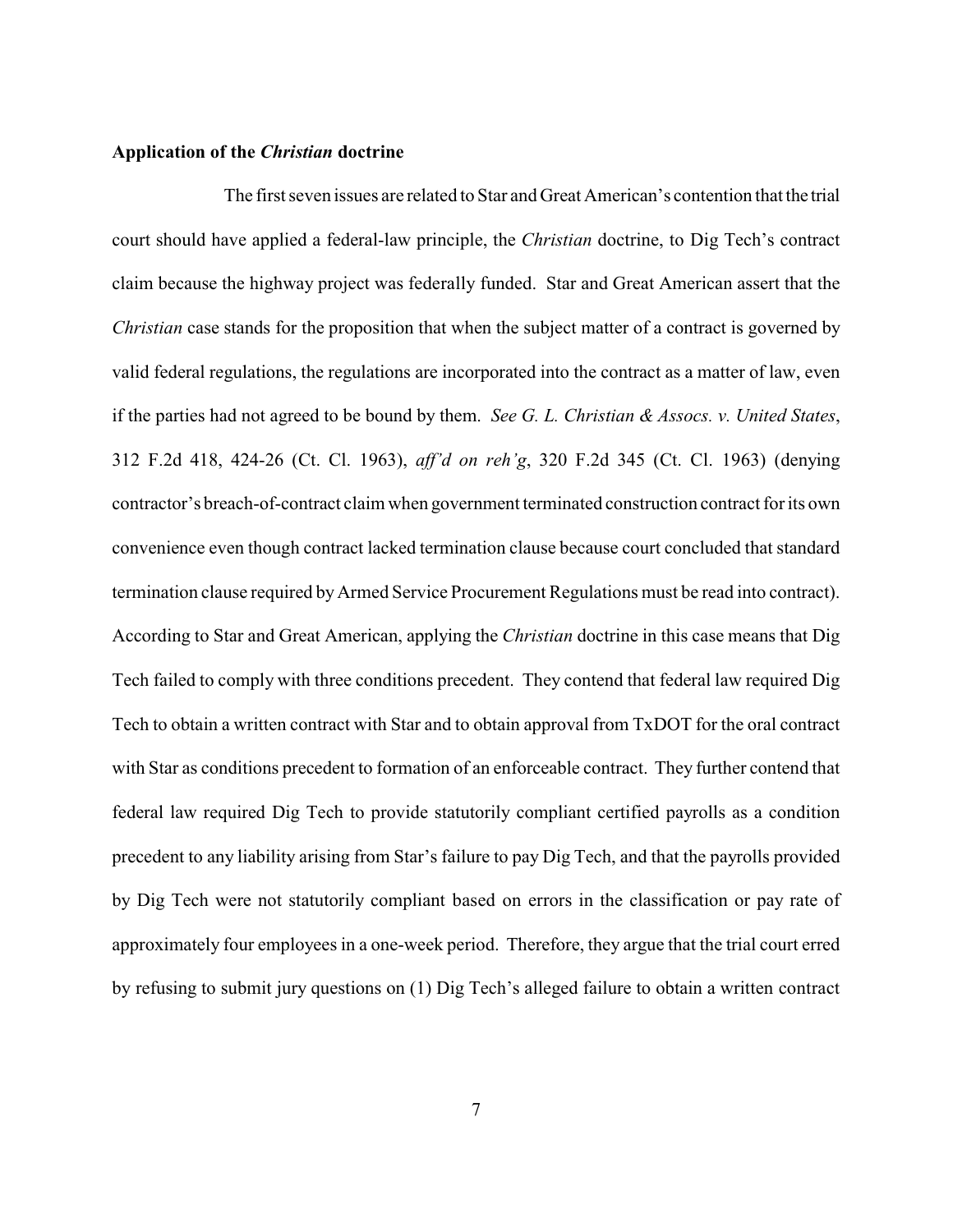with Star, (2) Dig Tech's alleged failure to obtain approval from TxDOT for the purported oral contract with Star, and (3) Dig Tech's alleged failure to provide statutorily compliant certified payrolls. They also argue that the trial court erred in awarding contract damages to Dig Tech based on their contention that Dig Tech's failure to satisfy these three conditions precedent renders the oral agreement that Dig Tech sued upon unenforceable by law. We first consider the effect of the *Christian* doctrine on Dig Tech's contract claim.

Under the *Christian* doctrine, which has been developed in a line of decisions from the Federal Circuit, "*a mandatory contract clause that expresses a significant or deeply ingrained strand of public procurement policy* is considered to be included in a contract by operation of law." *S.J. Amoroso Constr. Co., Inc. v. United States*, 12 F.3d 1072, 1075 (Fed. Cir. 1993) (emphasis added) (citing *Christian*, 312 F.2d at 424, 427). The doctrine "echoes Supreme Court law that the United States is neither bound nor estopped by its agents who act beyond their authority or contrary to statute and regulations," and its application "turns not on whether the clause was intentionally or inadvertently omitted, but on whether procurement policies are being 'avoided or evaded (deliberately or negligently) by lesser [governmental] officials.'" *Id.* (quoting *Christian*, 320 F.2d at 351). "Thus, under the Christian Doctrine a court may insert a clause into a government contract by operation of law *if that clause is required* under applicable federal administrative regulations," so long as the clause "express[es] a significant or deeply ingrained strand of public procurement policy." *General Eng'g & Mach. Works v. O'Keefe*, 991 F.2d 775, 779 (Fed. Cir. 1993) (emphasis added) (holding that Navy was entitled to reimbursement based on contractor's failure to maintain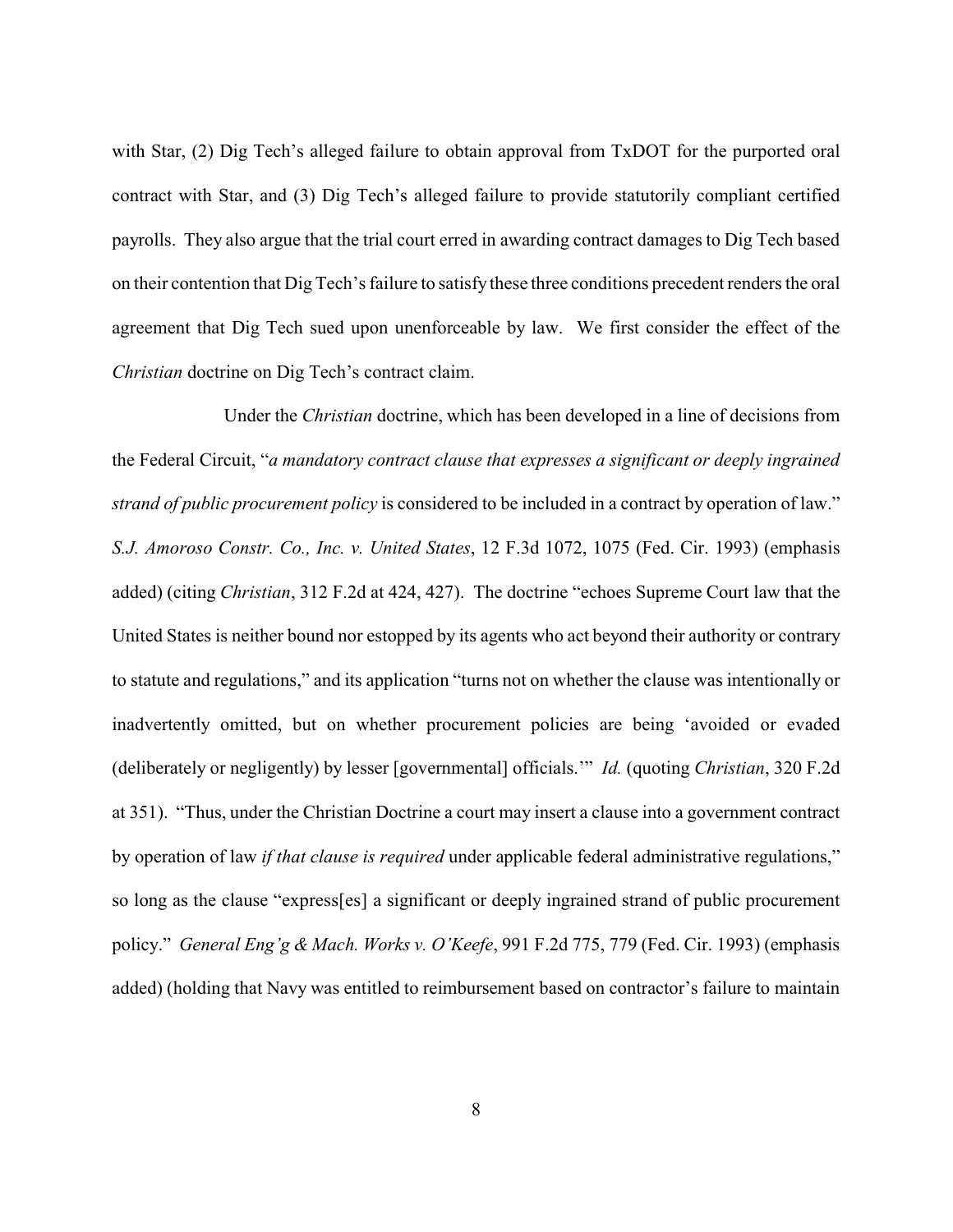material-handling charges in separate cost pool as required by regulatory payments clause incorporated into contract byoperation of law). The *Christian* doctrine does not allow all mandatory contract clauses to be automatically incorporated by operation of law into a contract. *Id.* The doctrine is limited to those mandatory clauses expressing significant public procurement policy and to "less fundamental or significant mandatory procurement contract clauses if not written to benefit or protect the party seeking incorporation." *Id.* at 779-80.

Star and Great American contend that the *Christian* doctrine should be applied to incorporate into the alleged oral agreement between Star and Dig Tech all applicable federal regulations, but most specifically those regulations requiring (1) prior written consent of TxDOT to any subcontract, (2) a written contract between Star and Dig Tech, and (3) Dig Tech's provision of statutorily compliant certified payroll. *See* 23 C.F.R. § 635.116(b) (subcontractor and contractor responsibilities related to federally funded highway projects); 29 C.F.R. §§ 3.1-.11 (wage regulations for contractors and subcontractors on public building or work financed with federal funds). Star and Great American have not argued that these regulations "express a significant or deeply ingrained strand of public procurement policy." *See General Eng'g & Mach. Works*, 991 F.2d at 779. More importantly, however, none of the regulations that Star and Great American want to incorporate in the Dig Tech contract prescribe mandatory contract clauses like those incorporated into contracts under the *Christian* doctrine. *See, e.g.*, *Amoroso*, 12 F.3d at 1075 (applying *Christian* doctrine to construction contract to substitute mandatoryclause of BuyAmerican Act applicable to construction contracts byoperation of lawwhen contract had incorrectlyincluded clause for nonappropriated fund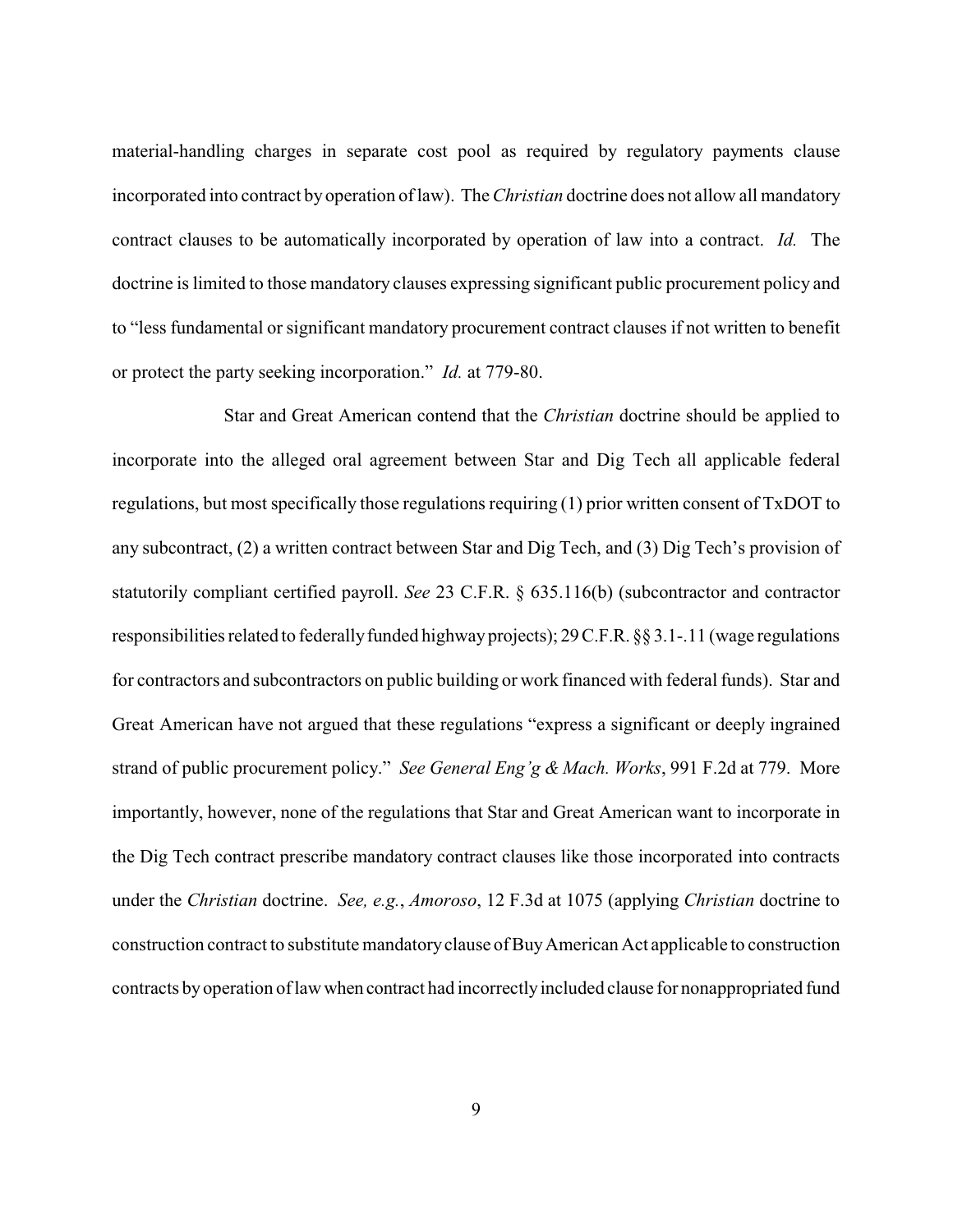supply contracts); *Christian*, 312 F.2d at 424 (incorporating standard termination clause that regulation required to "be inserted in all fixed-price construction contracts amounting to more than \$1,000").

Section 635.116 of Title 23 establishes requirements for entering into a subcontract on a federally funded highway project, but the regulation does not mandate that any specific clause be incorporated into the contract:

The [state transportation department] shall not permit any of the contract work to be performed under a subcontract, unless such arrangement has been authorized by the [state transportation department] in writing. Prior to authorizing a subcontract, the [state transportation department] shall assure that each subcontract is evidenced in writing and that it contains all pertinent provisions and requirements of the prime contract. The Division Administrator [chief federal highway administration official for the particular state] maypermit the [state transportation department] to satisfy the subcontract assurance requirements by concurrence in a [state transportation department] process which requires the contractor to certify that each subcontract arrangement will be in the form of a written agreement containing all the requirements and pertinent provisions of the prime contract. Prior to the Division Administrator's concurrence, the [state transportation department] must demonstrate that it has an acceptable plan for monitoring such certifications.

23 C.F.R. § 635.116(b). Similarly, Sections 3.3 and 3.4 of Title 29 require contractors and subcontractors engaged in construction of any federally funded public work to furnish weekly wage statements to the federal or state agency contracting for or financing the work and to keep payroll records reflecting the correct classification, rate of pay, hours worked, etc., for each worker, but those sections do not mandate the inclusion of any specific clause into the contract or subcontract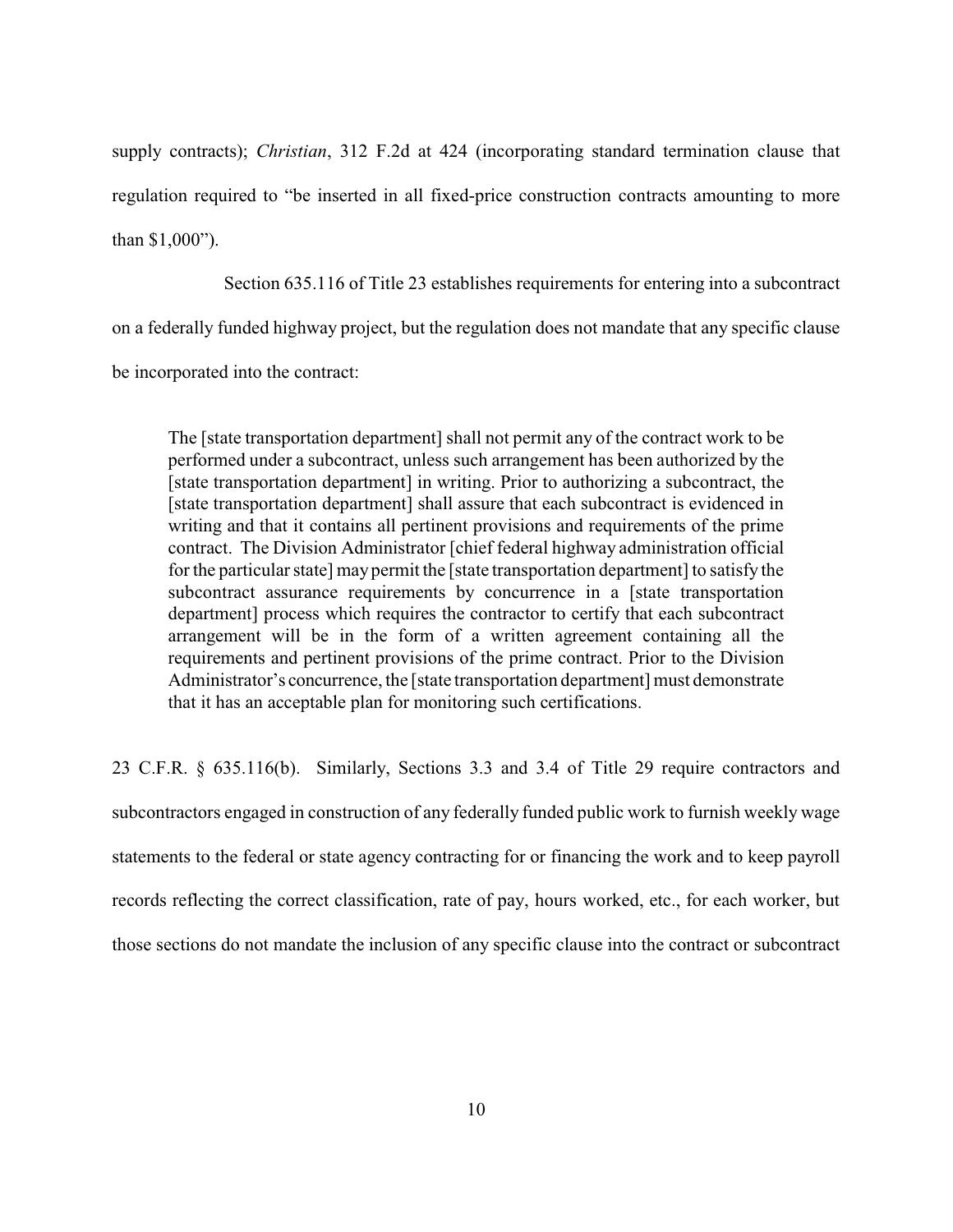governing the work.<sup>6</sup> See generally 29 C.F.R. §§ 3.1-3.10 (prescribing anti-kickback regulations under Copeland Act and regulations intended to aid in enforcement of minimum-wage requirements); *see also id.* § 3.11 (requiring federally funded public-work contracts to expressly bind contractors or subcontractors to comply with applicable regulations, but not mandating inclusion of specific clause). Star and Great American seek to broaden the reach of the *Christian* doctrine, arguing not onlythat under the doctrine *all* applicable federal regulations should be incorporated into the subcontract between Dig Tech and Star, but also that those incorporated regulations should be read as implied conditions precedent to the formation or performance of the oral subcontract. We decline to extend the reach of the *Christian* doctrine in this manner. Based on this record, we conclude that the regulations relied upon by Star and Great American do not require the incorporation of any mandatory contract clauses under the *Christian* doctrine into the oral subcontract between Dig Tech and Star.

Star and Great American also argue, however, that the federal requirements were expressly incorporated into any and all contracts on the highway project, and thus would be incorporated into any subcontract between Dig Tech and Star. While Star and Great American are correct that the federal requirements were expressly incorporated into Central Texas's subcontracts

Evidence was admitted at trial that Dig Tech submitted certified payroll records to Star for **<sup>6</sup>** the twenty-six-week period that Dig Tech performed work for Star on the project. Star points to evidence in the record that four individuals were either misclassified or paid the wrong amount of hourly pay for their classification or both for at least one week that they worked and an instance in which two employees were listed incorrectly as being paid straight time when they had worked overtime in one week. Dig Tech responds by pointing to evidence in the record that Star never reviewed the certified payrolls that were submitted or notified Dig Tech of any compliance issues so that Dig Tech could correct them until after Dig Tech filed suit against Star.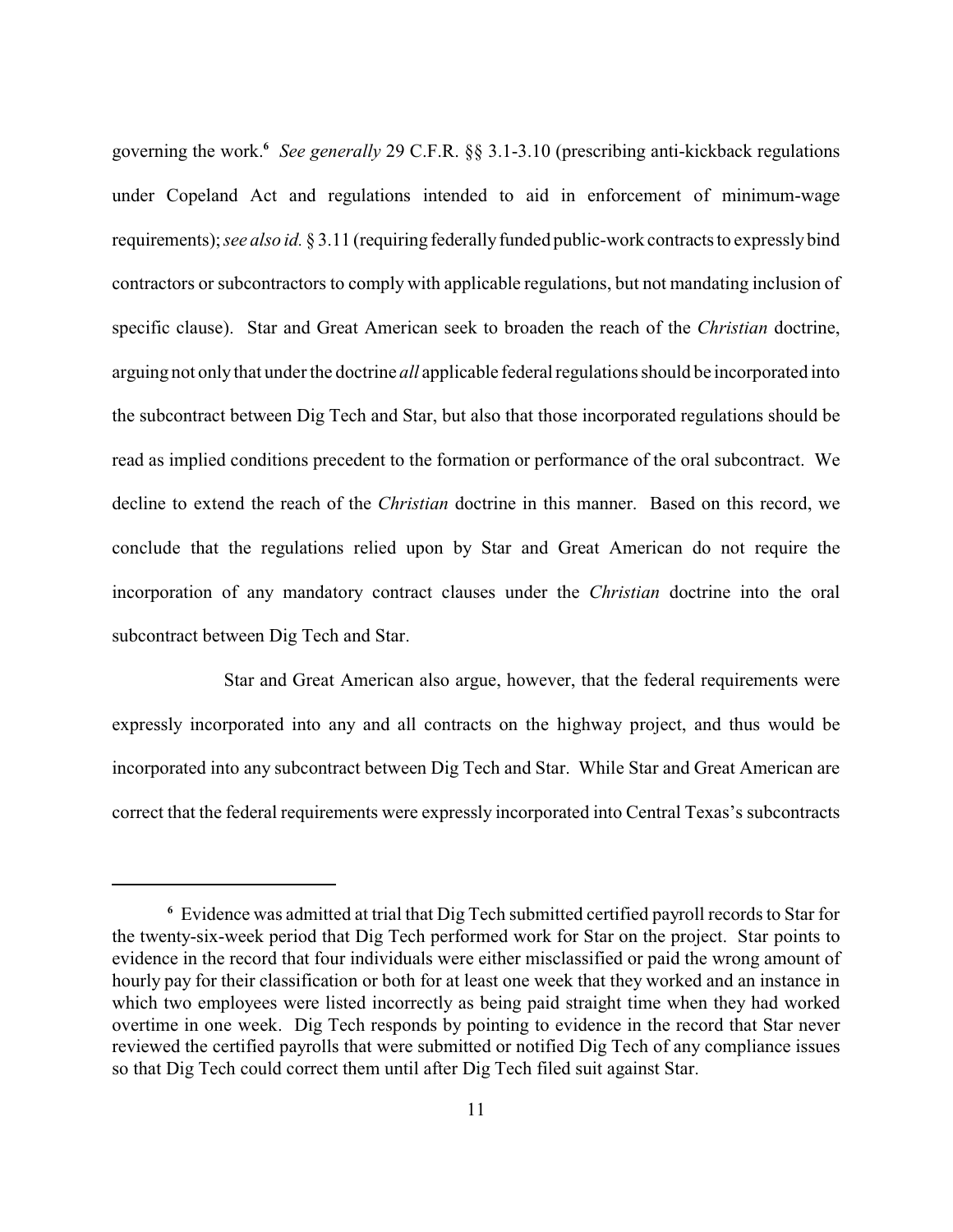with Star and with Dig Tech, as required by the FCA (the contract between TxDOT and SH 130) Concession Company),<sup>7</sup> the FCA also explicitly provides that those provisions "shall not be incorporated by reference in any case" in any lower-tier subcontracts.

"FCA Exhibit 8—Federal Requirements" is an attachment toStar'ssubcontracts with

Central Texas and to Dig Tech's contract with Central Texas, and its Attachment 2 (titled "Required

Contract Provisions Federal-Aid Construction Contracts") contains the following general provision:

Except as otherwise provided for in each section, *the contractor [Central Texas] shall* insert in each subcontract all of the stipulations contained in these Required Contract Provisions, and *further require their inclusion in any lower tier subcontract* or purchase order that may in turn be made. *The Required Contract Provisions shall not be incorporated by reference in any case.* The prime contractor [Central Texas]

<sup>7</sup> The FCA provides:

Developer [SH 130 Concession Company] shall comply and require its contractors to comply with all federal requirements applicable to transportation projects that receive federal credit or funds, including those set forth in Exhibit 8.

In FCA Section 10.2, concerning "Responsibility for Work, Contractors and Employees," the FCA further provides that:

Each Contract shall include terms and conditions sufficient to ensure compliance by the Contractor with the requirements of the FCA Documents, and shall include those terms that are specifically required by the FCA Documents to be included therein including, to the extent applicable, those set forth in Exhibit 8.

Star's subcontracts with Central Texas and Dig Tech's subcontract with Central Texas expressly incorporate the entire FCA into those subcontracts:

Facility Concession Agreement (FCA) is the agreement between the Developer [SH 130 Concession Company] and the Texas Department of Transportation. The FCA and related FCA documents are incorporated into this Subcontract Agreement.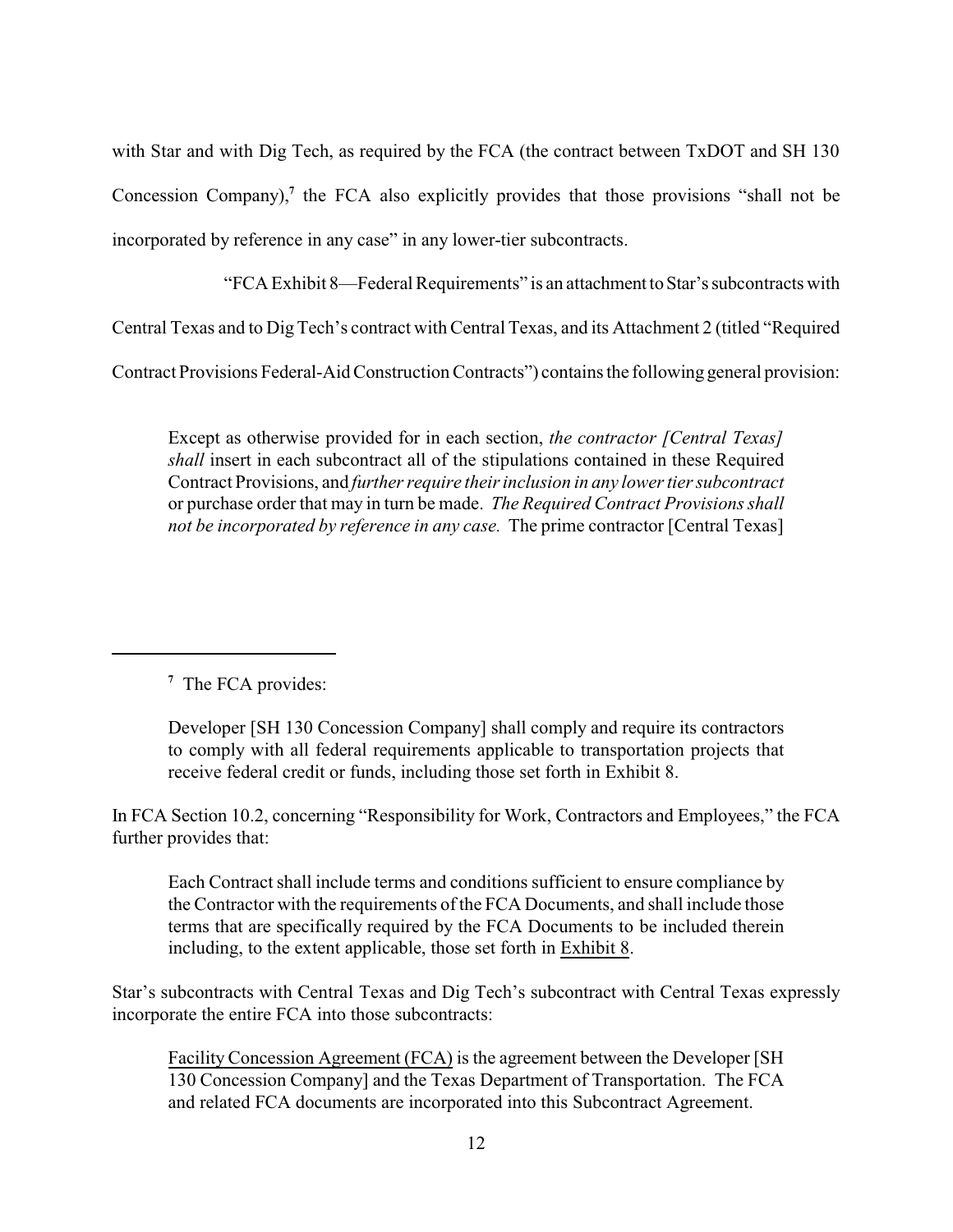shall be responsible for compliance by any subcontractor or lower tier subcontractor with these Required Contract provisions.<sup>8</sup>

(Emphases added.) Attachment 2's Section VII, "Subletting or Assigning the Contract," includes the following provision:

No portion of the contract shall be sublet, assigned or otherwise disposed of except with the written consent of the SHA [state highway authority] contracting officer [defined as TxDOT or its Authorized Representative], or authorized representative, and such consent when given shall not be construed to relieve the contractor [defined as Design-Build Contractor (Central Texas)] of any responsibility for the fulfillment of the contract. Written consent will be given only after the [state highway authority] has assured that each subcontract is evidenced in writing and that it contains all pertinent provisions and requirements of the prime contract.

In Section V, "Statements and Payrolls," Attachment 2 also incorporates by express reference the

Copeland Act regulations found in 29 C.F.R. pt. 3 and includes the requirement of weekly

submission of certified payroll statements, as provided in those regulations.

However, Star's subcontractswithCentral Texas also include the following provision

concerning lower-tier subcontracts:

9.4 SUBCONTRACTS. *Seller [Star Operations] shall not subcontract any Work . . . without the prior written consent of D&C Contractor [Central Texas]*, which consent shall not be unreasonably withheld or delayed. *Seller [Star] shall be solely responsible for the engagement* and management *of its Subcontractors* in the performance of the Work, for the performance of Work by its Subcontractors and *for all acts or omissions of Subcontractors.* Seller shall insure that all Work furnished or performed by Subcontractors conforms to the requirements of the Agreement Documents. Neither the consent by D&C Contractor, nor anything contained herein,

Attachment 1 to Exhibit 8 establishes the following definitions for the required contract **<sup>8</sup>** provisions included in Exhibit 8: "'contractor,' 'prime contractor,' 'bidder' or 'prospective primary participant' . . . shall be construed to mean the Design-Build Contractor or its authorized representative."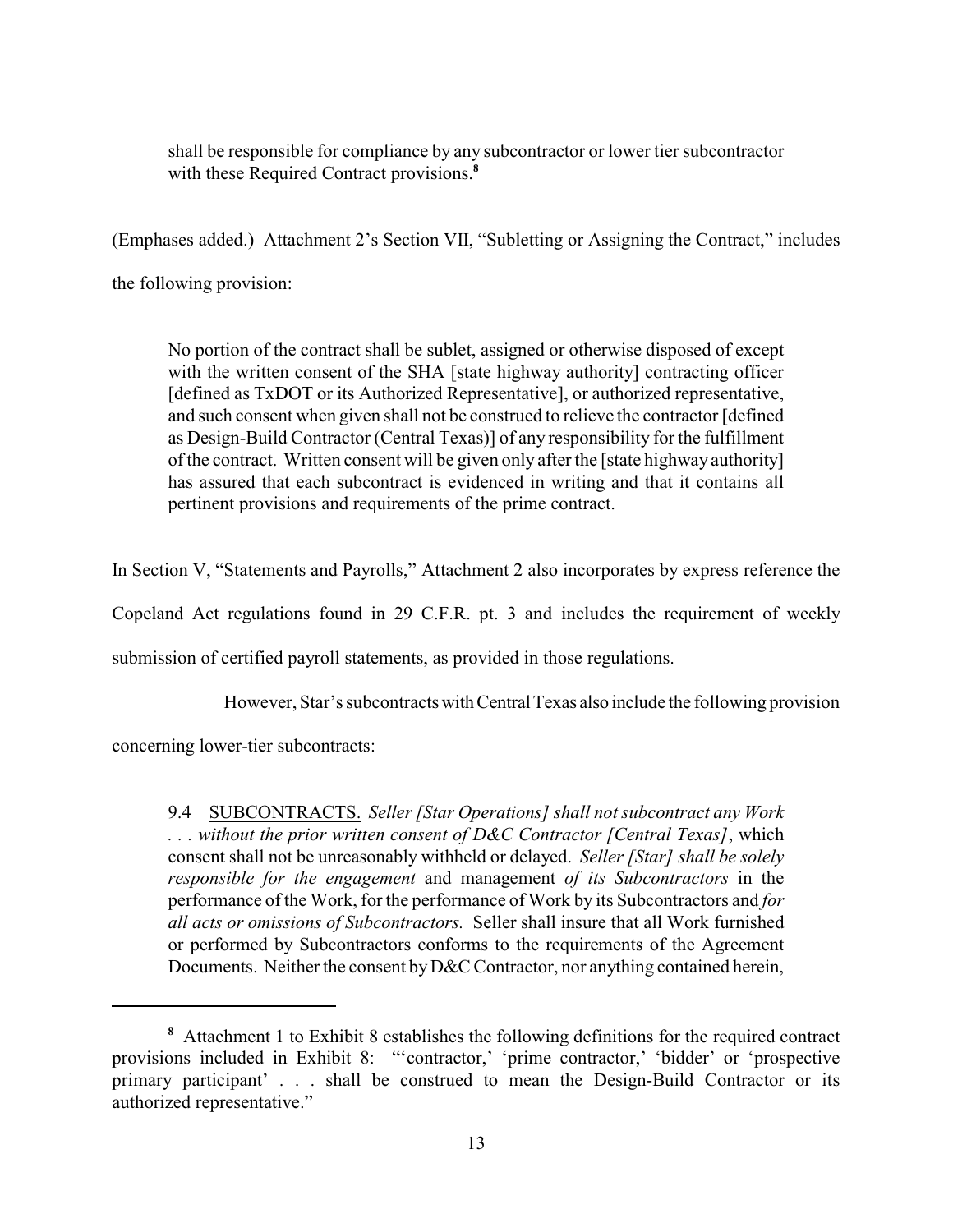shall create any contractual relationship between any lower tier Subcontractor and D&C Contractor. *All lower-tier subcontracts must contain the terms and conditions that are incorporated in this Agreement*.

No Subcontractor is intended to be or shall be deemed to be a third party beneficiary of the Agreement. *Each agreement between Seller and any Subcontractor shall be in writing*, and shall be assignable to D&C Contractor upon the completion or termination of the Work. A copy of each such agreement with pricing removed shall be provided to D&C Contractor upon request.

. . . . *The Seller agrees that it is fully responsible to the D&C Contractor for the acts and omissions of its subcontractors* . . . .

(Emphases added.)

Construing all of these provisionstogether, we conclude that the parties'subcontracts *with Central Texas* expressly contained the federal requirements that were included as terms of the FCA. But nothing in the record indicates that the parties intended to incorporate those requirements into Star's oral contract with Dig Tech, and we have concluded that the *Christian* doctrine does not require their wholesale incorporation into that contract. In fact, the federal requirements themselves state that "[t]he Required Contract Provisions shall not be incorporated by reference in any case." We note that Section 9.4 of Star's contract with Central Texas explicitly places responsibility on Star for the engagement of any lower-tier subcontractors and the lower-tier subcontractor's acts and omissions. To the extent that Star's contract with Central Texas required anylower-tier subcontracts to be in writing and approved by TxDOT, it was the responsibility of Star, not the lower-tier subcontractor engaged by Star, to ensure compliance. In this case, Star seeks to use its own noncompliance with its subcontracts with Central Texas as a defense to enforcement of its oral contract with Dig Tech.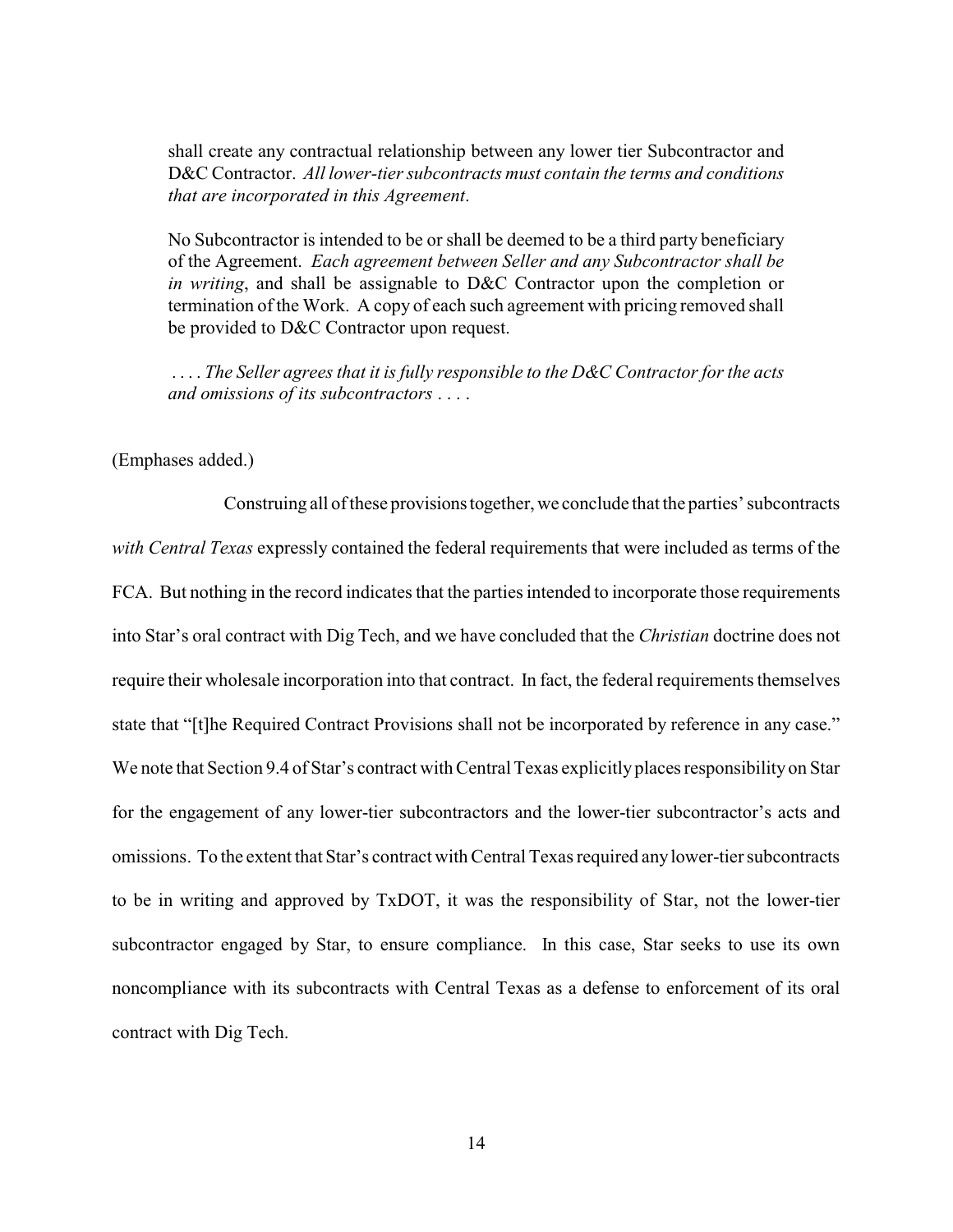In essence, Star seeks to use promises it made to perform in its contract with Central Texas to create conditions precedent in Star's separate contract with Dig Tech. Conditions precedent are not favored in the law. When courts construe contracts, "forfeiture by finding a condition precedent is to be avoided when another reasonable reading of the contract is possible." *Criswell v. European Crossroads Shopping Ctr., Ltd.*, 792 S.W.2d 945, 948 (Tex. 1990) (citing *Schwarz-Jordan, Inc. of Hous. v. Delisle Constr. Co.*, 569 S.W.2d 878, 881 (Tex. 1978)). "A condition precedent may be either a condition to the formation of a contract or to an obligation to perform an existing agreement. Conditions may, therefore, relate either to the formation of contracts or to liability under them." *Hohenberg Bros. Co. v. George E. Gibbons & Co.*, 537 S.W.2d 1, 3 (Tex. 1976); *see also Rincones v. Windberg*, 705 S.W.2d 846, 848 (Tex. App.—Austin 1986, no writ) (distinguishing between condition precedent, which postpones effective date of instrument until happening of contingency, and condition subsequent, which refers to future event that excuses obligation to perform an already binding contract).

A condition precedent to formation occurs if the parties to a contract agree that it shall not become effective or binding until or unless some specified condition is performed or occurs. *See Perry v. Little*, 377 S.W.2d 765, 769 (Tex. Civ. App.—Tyler 1964, writ ref'd n.r.e.). "Conditions precedent to an obligation to perform are those acts or events, which occur subsequently to the making of a contract, that must occur before there is a right to immediate performance and before there is a breach of contractual duty." *Hohenberg Bros.*, 537 S.W.2d at 3. When construing written contracts, although no particular words are required for the existence of a condition, terms such as "if," "provided that," or "on condition that," usually indicate an intent that the provision be a condition precedent rather than a promise. *Id.* To determine whether a condition precedent exists,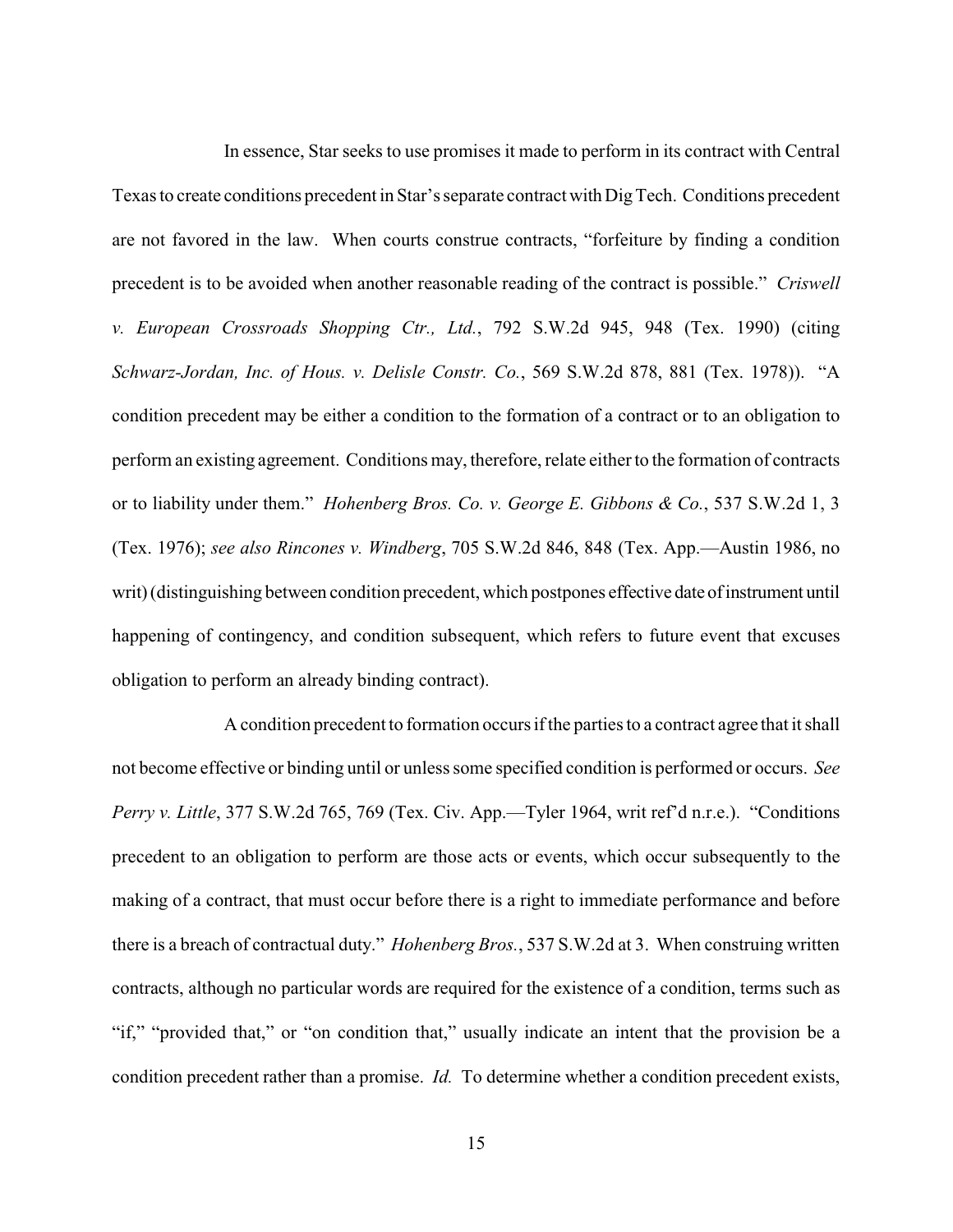we must ascertain the intention of the parties by looking at the whole contract. *Criswell*, 792 S.W.2d at 948.

Courts look to the communications between the parties, as well as to the acts and circumstances surrounding their communications, when determining the existence and terms of an oral contract. *See Davis v. Chaparro*, 431 S.W.3d 717, 722 (Tex. App.—El Paso 2014, pet. denied) (holding evidence supported trial court's finding of meeting of minds to pay reasonable fee for services rendered based on parties' conversations). Star points to no evidence in the record, and we have found no evidence, that indicates the parties intended the agreement between Star and Dig Tech to become binding only after it was memorialized in a written contract and approved by TxDOT. Star's allegation that Dig Tech was required to submit statutorily compliant certified payroll to Star as a condition precedent to Star's obligation to pay Dig Tech for its work is likewise not supported by the evidence in the record. Although Dig Tech submitted a certified payroll report to Star each week during the period that it did work for Star, as required by federal regulations, there is no evidence of Star and Dig Tech communicating about making payment conditional on submission of statutorily compliant payroll before Dig Tech began its work, and the parties' actions afterward also support the conclusion that the parties had not agreed on such a condition. Star's human-resources and payroll director testified that she did not do anything with DigTech's certified payroll statements except electronically store them in a computer file; Star never forwarded the certified payroll statements to Central Texas; Star's president testified that she neverreviewed the payroll statements before Dig Tech filed suit or discussed any classifications in the payroll statements with her employees or Dig Tech; and Star's president never told Dig Tech that one of the reasons Star refused to pay is because of any mistake or error in the payroll statements or provided Dig Tech with an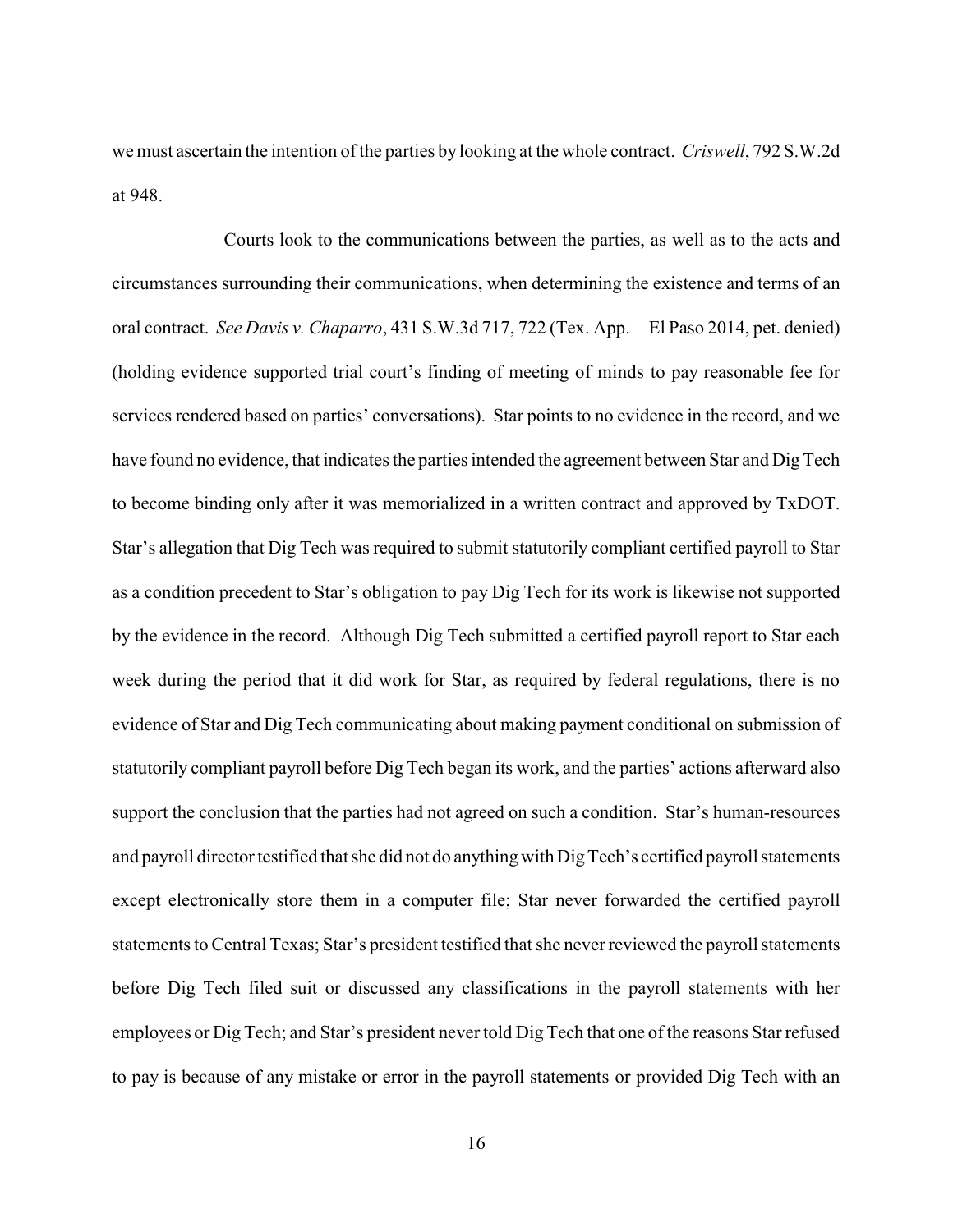opportunity to correct the errors that Star asserts are in some of the certified payroll statements. Furthermore, Star's president admitted that Star refused to pay Dig Tech before she had ever reviewed Dig Tech's certified payroll statements. We conclude that the parties never agreed that these three federal requirements should be conditions precedent to their agreement that Dig Tech would perform hole-boring work for Star.

We overrule Star's first seven issues. The trial court correctly concluded as a matter of law that the *Christian* doctrine did not require the incorporation of the three federal requirements propounded by Star into Star's subcontract with Dig Tech. While those three requirements were express provisions of Star's contracts with Central Texas and Dig Tech's contracts with Central Texas, they were not incorporated into Star's oral subcontract with Dig Tech. Star and Dig Tech did not agree to make them conditions precedent to the formation or enforceability of Star's subcontract with Dig Tech. Accordingly, the trial court did not err by refusing to submit proposed jury questions on the lack of a written contract, the lack of TxDOT approval of the oral contract, or Dig Tech's alleged failure to provide statutorily compliant certified payroll statements. Likewise, because the three federal requirements were not conditions precedent to the formation of an enforceable contract, the trial court did not err by awarding Dig Tech contract damages.

#### **Dig Tech's claim against the Great American payment bond**

In issues eight through eleven, Star and Great American challenge the trial court's application of the law to Dig Tech's claim against the payment bond. Star and Great American assert that the federal Miller Act applies to the project, and therefore, federal courts have exclusive subject-matter jurisdiction over the bond dispute. Alternatively, if the Texas McGregor Act applies, Star and Great American assert that the evidence at trial showed that Dig Tech failed to comply with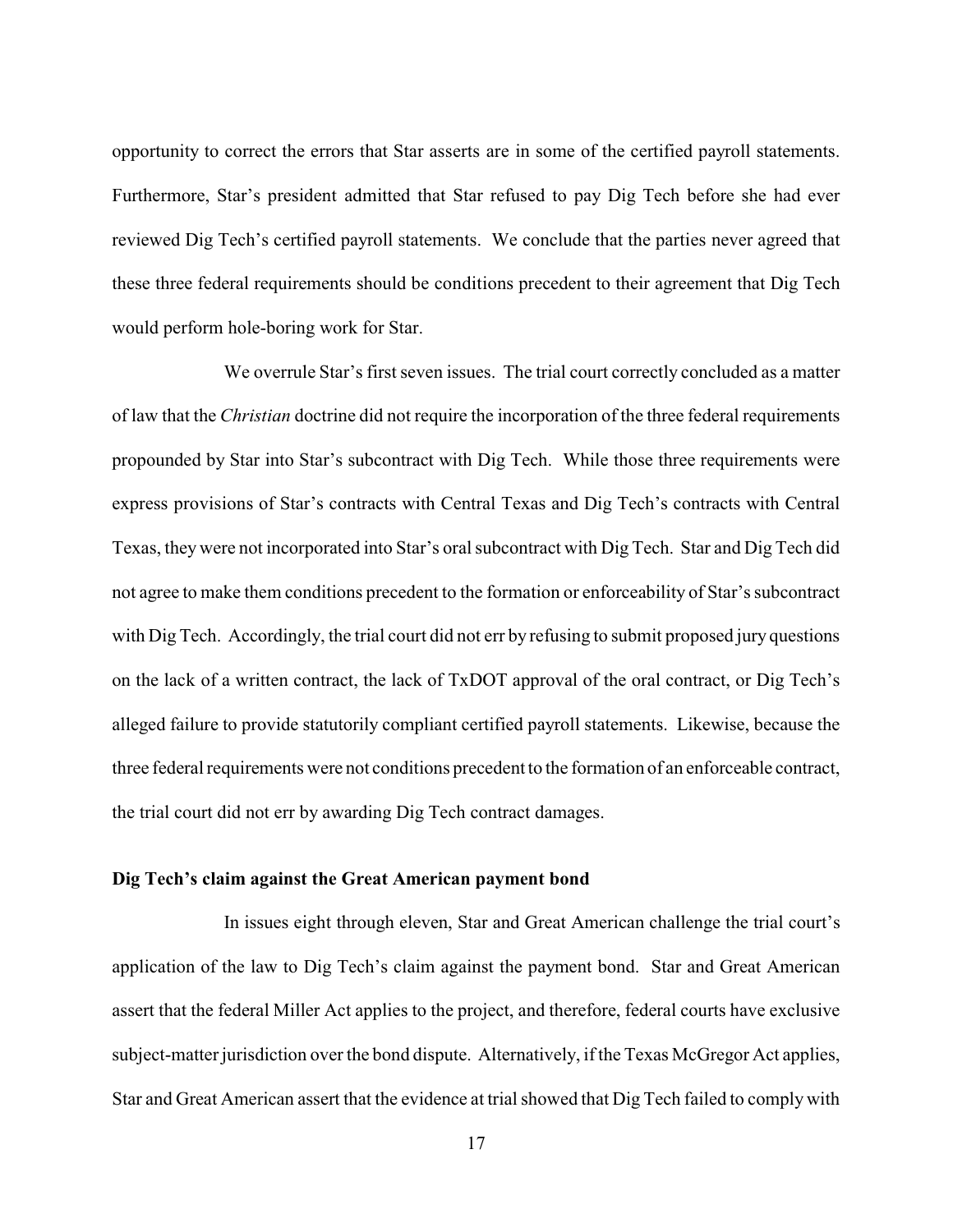that Act's notice requirements and thus failed to perfect its bond claim as a matter of law. Star and Great American consequently challenge the trial court's ruling as a matter of law that Dig Tech perfected its bond claim, the trial court's denial of Great American's motion for instructed verdict and of Star and Great American's motion for judgment notwithstanding the verdict, and the trial court's refusal to submit Great American's proposed jury questions on whether Dig Tech substantially complied with the McGregor Act's notice requirements.

#### **Miller Act v. McGregor Act**

We first consider whether the Miller Act applies to Dig Tech's bond claim.<sup>9</sup> The Miller Act requires bonds to be issued as follows:

- **(b) Type of bonds required.--**Before any contract of more than \$100,000 is awarded for the construction, alteration, or repair of any public building or public work of the Federal Government, *a person must furnish to the Government* the following bonds, which become binding when the contract is awarded:
	- **(1) Performance bond.--***A performance bond* with a surety satisfactory to the officer awarding the contract, and in an amount the officer considers adequate, *for the protection of the Government.*
	- **(2) Payment bond.--***A payment bond* with a surety satisfactory to the officer *for the protection of all persons supplying labor and material in carrying out the work provided for in the contract* for the use of each person. The amount of the payment bond shall equal the total amount payable by the terms of the contract unless the officer awarding the contract determines, in a writing supported by specific findings, that a payment bond in that amount is impractical, in which case the contracting officer shall set the amount of the payment bond.

Star and Great American raised this issue in a plea to the jurisdiction, in Great American's **<sup>9</sup>** motion for directed verdict, and in Star and Great American's motion for judgment notwithstanding the verdict; none of these motions were granted.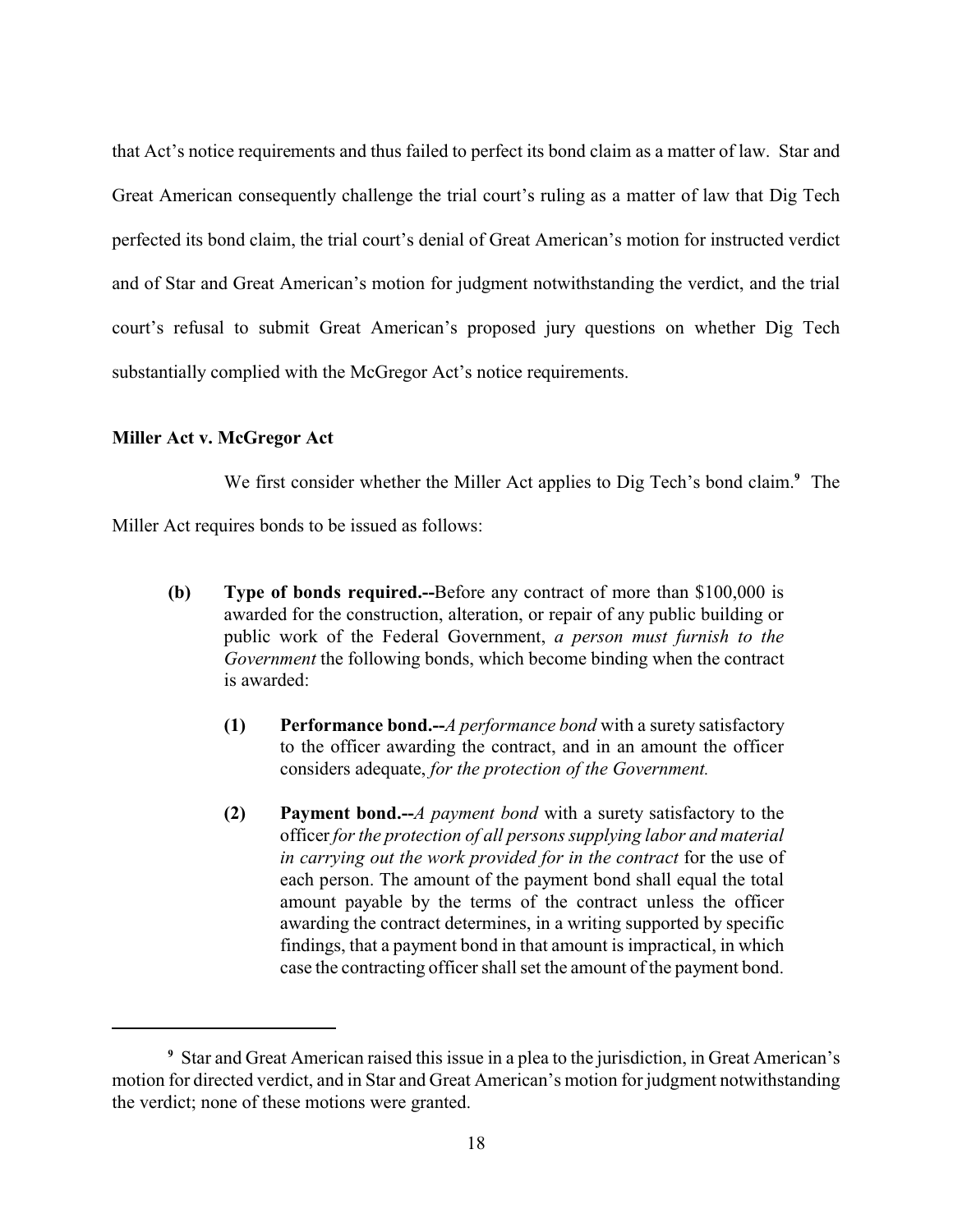The amount of the payment bond shall not be less than the amount of the performance bond.

40 U.S.C. § 3131(b) (italics added). Article 7 of the contracts between Central Texas and Star required Star to provide both a performance bond and a payment bond each in an amount equal to the full contract price on forms attached to the contracts. The bond at issue in this case is the payment bond issued by Star and Great American on behalf of Central Texas. The "Subcontract Labor and Material Payment Bond" that Star and Great American executed is a payment bond provided for the use and benefit of claimants who furnish labor or materials required for use in the performance of Star's contract with Central Texas. The bond provides that Star, Great American, and Central Texas agree that claimants not timely paid in full may sue on the bond "in a state court of competent jurisdiction in and for the county or other political subdivision of the state in which the project, or any part thereof, is situated, or in the United States District Court for the district in which the project, or any part thereof, is situated, and not elsewhere."

Star and Great American argue that the Miller Act requires contractors on "public work" projects to provide performance and payment bonds and that this highway project is a public work because it is a federally funded project for the purpose of creating a roadway for public use. Star relies on a Fifth Circuit case, *Continental Casualty Co. v. C.O. Brand, Inc.*, for the proposition that "a 'public work' within the Miller Act is 'any work in which the United States is interested and which is done for the public and for which the United States is authorized to expend funds." 355 F.2d 969, 974 (5th Cir. 1966) (quoting *Peterson v. United States ex rel. Marsh Lumber Co.*, 119 F.2d 145, 147 (6th Cir. 1941)). In *Continental Casualty*, the court was not considering whether to apply either the Miller Act or a state act requiring bonds in a construction project. The issue in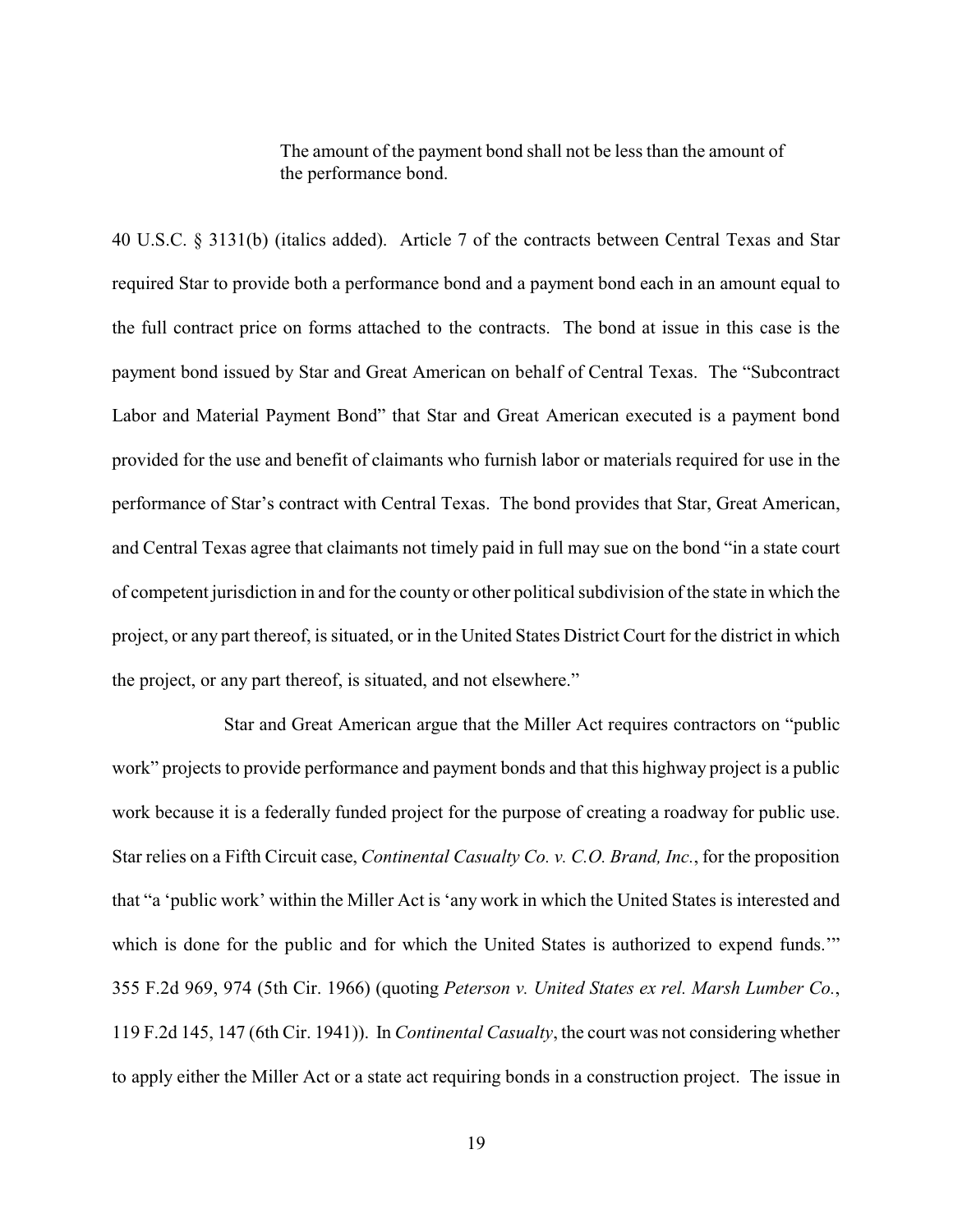that case was whether the notice provision of the Miller Act requiring notice only to the prime contractor or the dual-notice provision of the Capeheart Military Housing Act requiring notice to any two of the prime contractor, any one of the obligees, and the surety should apply in a suit on a Capeheart Act bond. *Id.* at 970. In making the statement quoted by Star, the court was disagreeing with the Tenth Circuit's holding that Capeheart Act housing projects are not "public works" within the meaning of the Miller Act. *Id.* at 974.

In a more recent case deciding whether the Miller Act should apply to a company's bonds issued for various "public-works contracts" entered into with Arizona state and municipal entities, including highway construction with funding from the Federal Highway Administration, the Ninth Circuit upheld the district court's determination that the projects were not "public works of the United States." *Operating Eng'rs Health & Welfare Trust Fund v. JWJ Contracting Co.*, 135 F.3d 671, 675-76 (9th Cir. 1998). The court explained that:

Although there is no clear test for designating a project a "public work of the United States," courts often look to the following as indicia: whether the United States is a contracting party, an obligee to the bond, an initiator or ultimate operator of the project; whether the work is done on property belonging to the United States; or whether the bonds are issued under the Miller Act.**<sup>10</sup>**

Star relies on two cases that it asserts stand for the proposition that the Miller Act applies **<sup>10</sup>** to "public works," even if the United States does not own the real estate, is not a party to the construction contract, and is not an obligee on the bond. *See Roth Bros., Inc. v. Ohio Farmers Ins. Co.*, 1:12-CV-0158-JMS-DKL, 2012 WL 2120013 (S.D. Ind. June 11, 2012) (order denying motion to dismiss); *Sullivan v. Faras-RLS Grp., Ltd.*, 795 F. Supp. 305 (D. Ariz. 1992). Both are distinguishable from the facts in this case. In *Sullivan*, the project was initiated by the United States Postal Service, funded entirelywith federal funds through the United States Bureau of Indian Affairs, built to Postal Service specifications and federal construction-project standards, "located on a 'federal Indian reservation,'" and leased to the federal government for twenty years. *Sullivan*, 795 F. Supp. at 306. When concluding the Miller Act applied to the post-office project, the court distinguished the project at issue from another case in part because the state highway project in the other case, like the project at issue in this case, was only partially federally funded, was not built for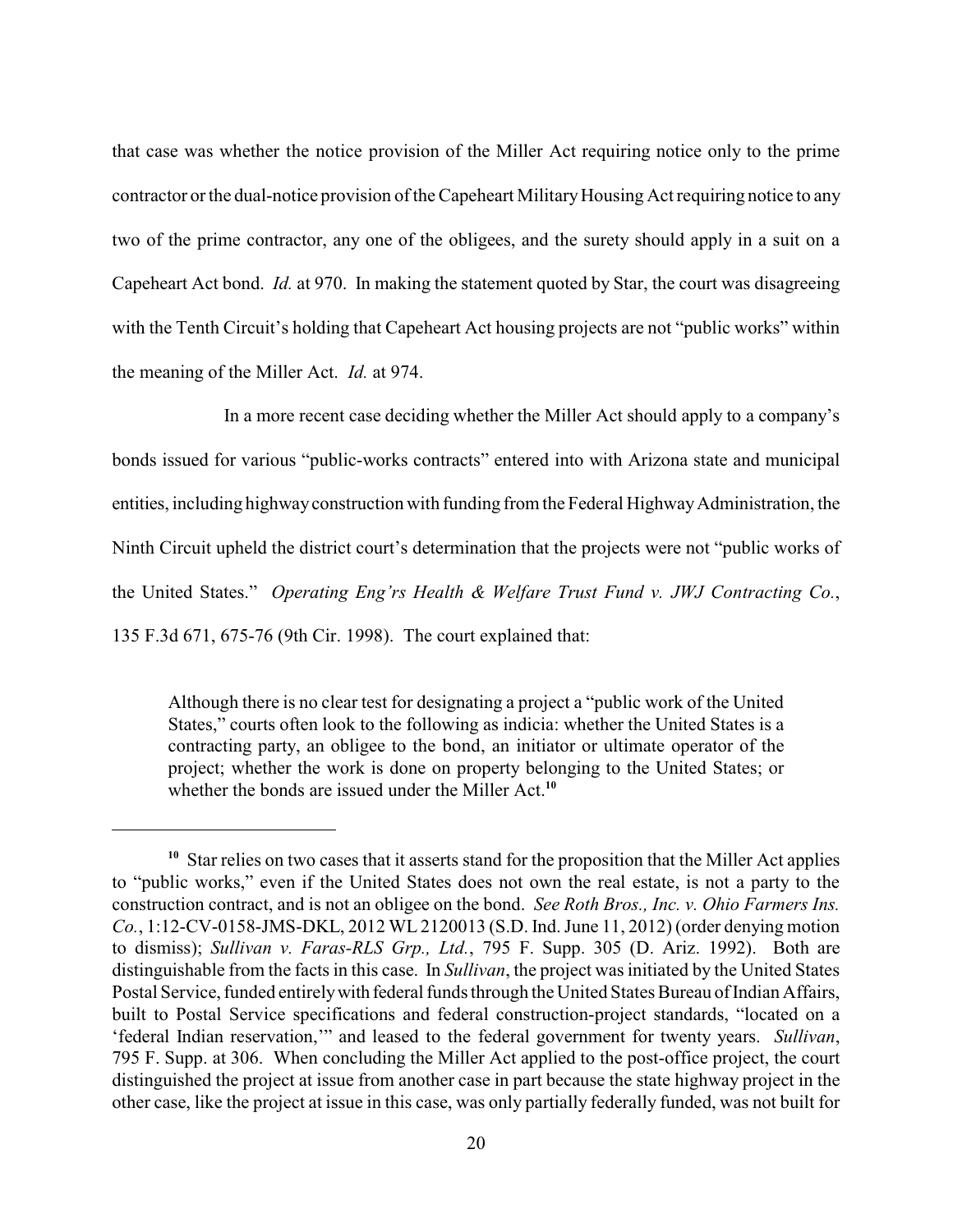*Id.* at 675. The court concluded that all those indicia were absent in the case before it, and in addition, that JWJ Contracting as principal and Continental Insurance as its surety were unlikely to have issued the bonds in the sum total amount payable under the contract terms as required by state law when they could have issued them for half that amount under the terms of the Miller Act then in effect. *Id.* at 675-76. Moreover, the court determined that the bonds were not "furnished to the United States" or "for the protection of the United States," as required by the Miller Act. *Id.* at 676; *see also* 40 U.S.C. § 3131(b).

In this case, the United States or an agency of the United States or a person acting as the agent of the United States did not contract for the work at issue. *See United States ex rel. Miller v. Mattingly Bridge Co.*, 344 F. Supp. 459, 461 (W.D. Ky. 1972) (holding that Miller Act applies only in these situations based on its construction of word "contracts" as covering only contracts between United States and prime contractor, not contracts to which United States was not a party). The bond here was issued on the contract between Star, as subcontractor, and Central Texas, as prime contractor. Star does not contend that either of these parties was acting as an agent of the United States. In addition, the United States government is not an initiator or ultimate operator of the project, and the work was not done on property belonging to the United States. *See Operating Eng'rs*, 135 F.3d at 675-76. The property is not intended to be leased to any agency of the United States government, and "the project [is] to benefit the people of [Texas] and not the general public of the United States." *See Sullivan v. Faras-RLS Grp., Ltd.*, 795 F. Supp. 305, 307 (D. Ariz. 1992).

leasing to the United States, and "was to benefit the people of [the state] and not the general public of the United States." *Id.* at 307. Similarly, the bond claim at issue in *Roth Brothers* involved a building project for a building to be leased to the federal government and used for the FBI. 2012 WL 2120013, at \*1-2.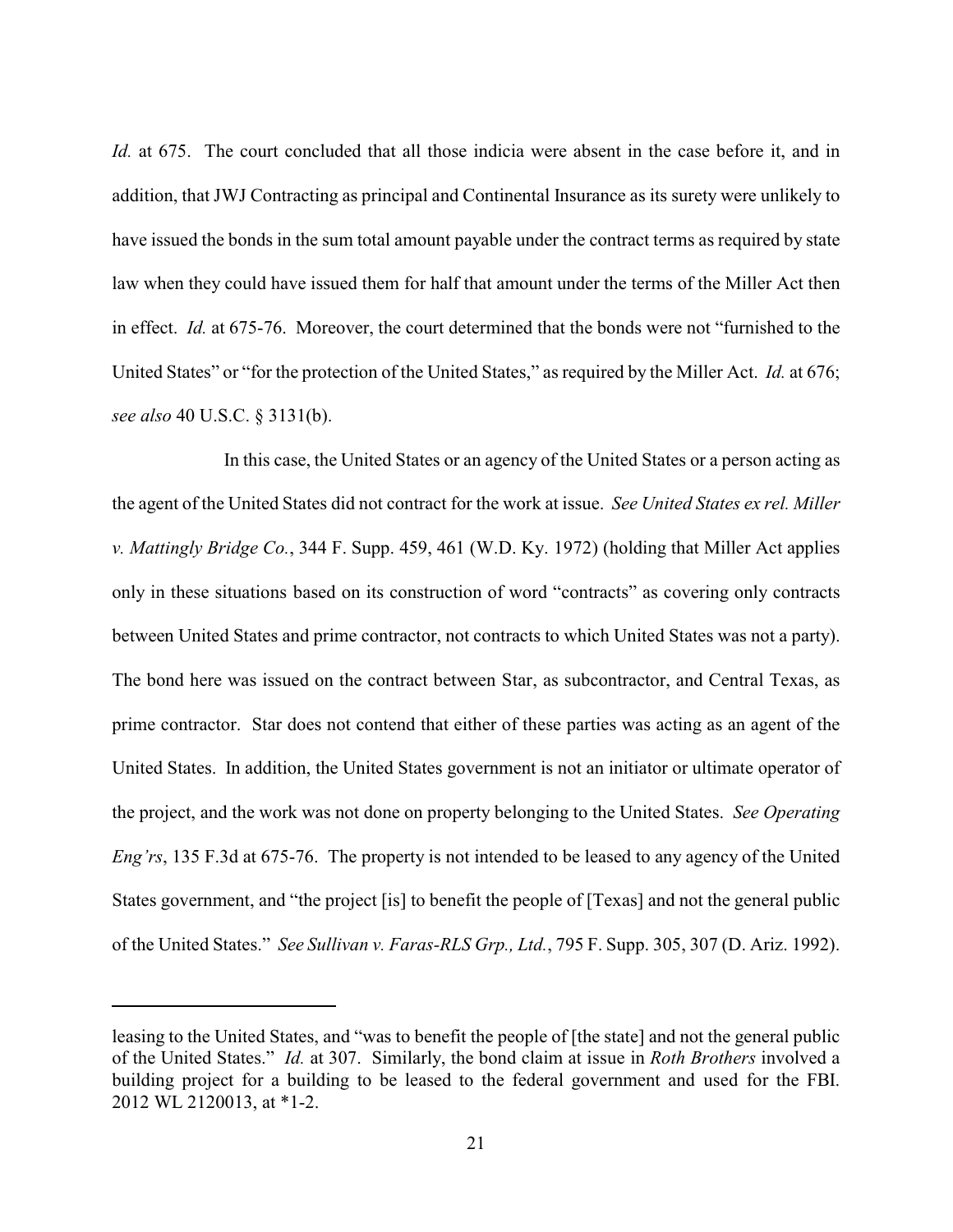Furthermore, the Miller Act specifically requires that the payment bond be furnished to the United States government. 40 U.S.C. § 3131(b). The contract between Central Texas and Star required that the bond be furnished to Central Texas, and there is no evidence in the record showing that the bond at issue was furnished to the United States, rather than Central Texas, or that the United States was also an obligee on the bond. *See United States ex rel. Tri-State Road Boring, Inc. v. United States Fid. &Guar. Co.,* 959 F. Supp. 345, 347 (E.D. La. 1996) (holding subcontractor's payment bond on contract for construction of airport control tower was not Miller Act bond because it was not furnished to United States). In addition, the form of the bond itself provided that suit may be brought in state court or federal court where the project is situated, providing another indication that the parties did not intend for the bond to be construed as a Miller Act bond, because federal courts have exclusive subject-matter jurisdiction over Miller Act claims. *See United States ex rel. Harvey Gulf Int'l Marine, Inc. v. Maryland Cas. Co.,* 573 F.2d 245, 247 (5th Cir. 1978) (noting federal courts' exclusive jurisdiction over Miller Act claims). For all these reasons, we conclude that the bond was not issued on a contract governed by the Miller Act.

We conclude that the trial court correctly decided as a matter of law that the Miller Act did not deprive it of subject-matter jurisdiction over Dig Tech's suit seeking payment on the bond. We overrule Star and Great American's eighth issue.

## **Application of the McGregor Act**

Star and Great American argue in the alternative that if the McGregor Act applies to Dig Tech's claim against the bond, the trial court erred by ruling as a matter of law that Dig Tech perfected its claim. At trial, evidence was admitted showing that Dig Tech provided notice to Star, Central Texas, and Great American of its claim on the payment bond that Central Texas required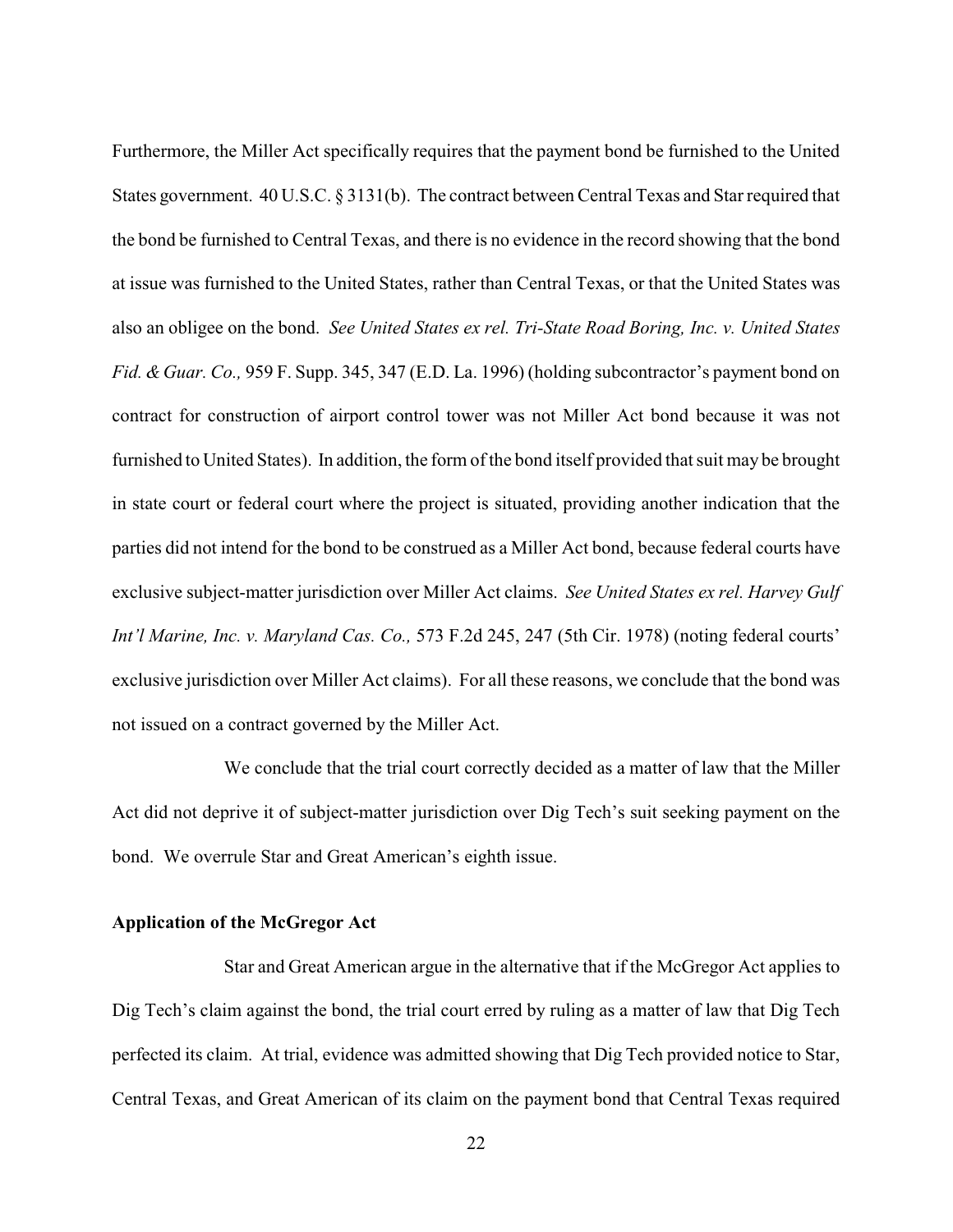Star to furnish as part of the subcontracts between Central Texas and Star. Star and Great American challenge the effectiveness of Dig Tech's notice to Central Texas and to Great American. At the close of Dig Tech's case, Great American moved for directed verdict on the notice issues, which it had previously raised in defendants' plea to the jurisdiction. Great American argued that Dig Tech never gave notice to the "prime contractor," as that term is defined in the Act, and never gave sworn notice to Great American, as required by the Act. The trial court denied Great American's motion. Later in trial, during the charge conference, Dig Tech asked the trial court for an order that "Dig Tech has substantially complied with the notice provisions such that [Great American] has notice of our bond claim." The trial judge stated that he was not submitting that issue to the jury and "essentially that's exactly what's happened here. . . . I've agreed not to submit this to the jury as a fact question — as a matter of law[,] I'm making that determination  $\dots$ "

Star and Great American contend that this was error because Dig Tech failed to comply in two ways with the Act's notice provisions. First, they assert that the Act required Dig Tech to provide notice to the "prime contractor" of its claim, and that as the Act defines "prime contractor," the prime contractor in this case was SH 130 Concession. *See* Tex. Gov't Code §§ 2253.001 (defining "prime contractor" as "a person, firm, or corporation that makes a public work contract with a governmental entity"), .041 (establishing notice to prime contractor and surety required from payment-bond beneficiary for payment claim), .047 (establishing additional notice required from payment-bond beneficiary without direct contractual relationship with prime contractor). Second, they assert that Dig Tech never provided a sworn statement of account to Great American that complied with the requirements of Section 2253.041.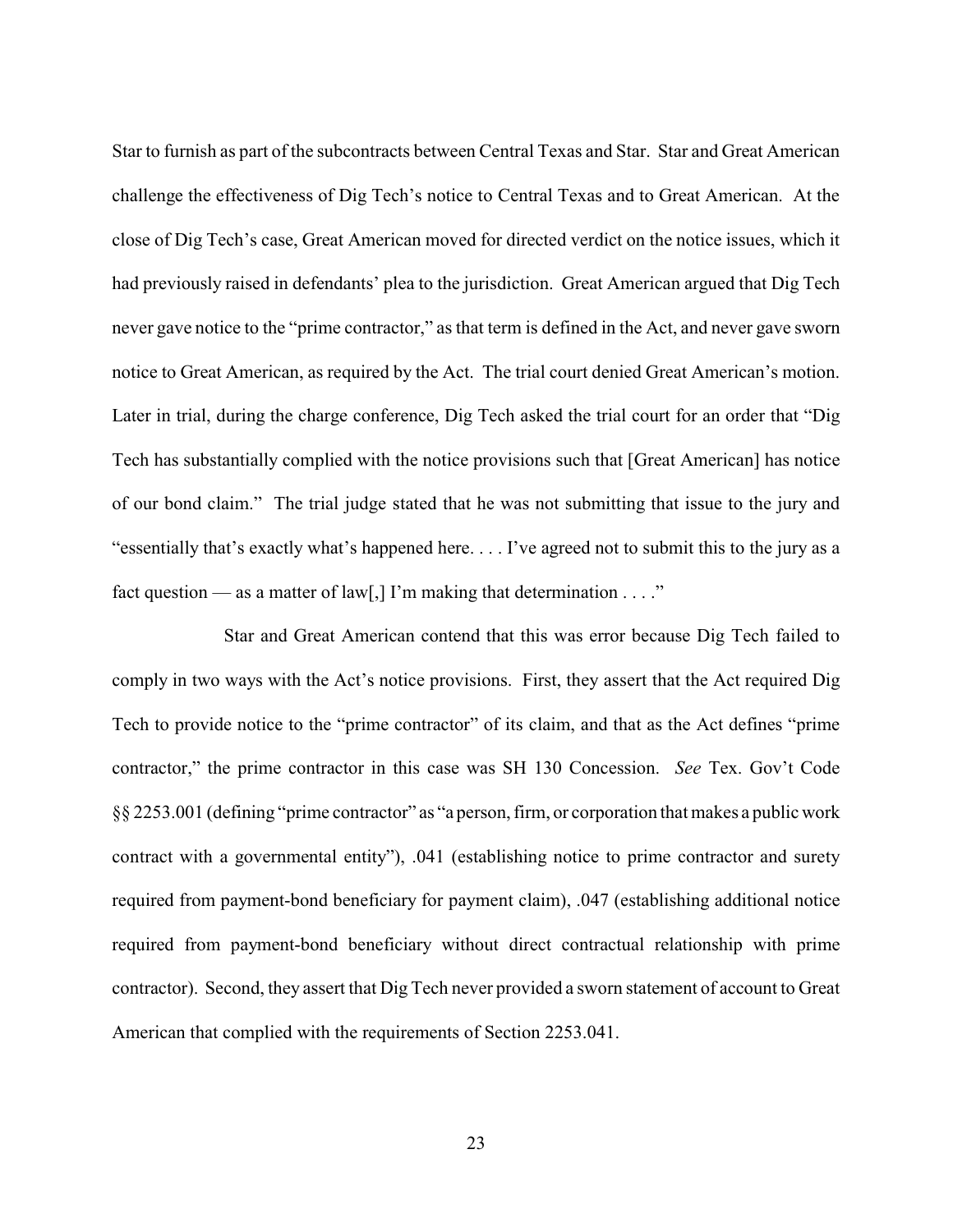The Texas Legislature passed the McGregor Act to create a method to ensure that subcontractors and suppliers on public-works projects are paid for their labor and materials because they generally may not place liens against public buildings or other public works. *See Dealers Elec. Supply Co. v. Scroggins Constr. Co.*, 292 S.W.3d 650, 653 (Tex. 2009); *Featherlite Bldg. Prods. Corp. v. Constructors Unlimited, Inc.*, 714 S.W.2d 68, 69 (Tex. App.—Houston [14th Dist.] 1986, writ ref'd n.r.e.); *see also City of LaPorte v. Taylor*, 836 S.W.2d 829, 831 (Tex. App.—Houston [1st Dist.] 1992, no writ) (explaining that "[g]enerally, in construction contracts, in the absence of an express agreement to the contrary, a subcontractor is not in privity with the owner and must look to the general contractor alone for payment, while the owner is liable for payment only to the general contractor," but subcontractor's normal remedy is to assert mechanic's lien). The Act (1) requires a prime contractor who makes a contract with a governmental entity to secure a payment bond from a surety and execute it to the governmental entity, (2) allows a subcontractor or supplier to "sue the principal and surety, jointly or severally, on the payment bond" for unpaid balances for work and materials, and (3) allows for the award of reasonable attorneys' fees. Tex. Gov't Code  $\S$  2253.021 (mandating that governmental entitymaking public-work contract with prime contractormust require contractor to execute payment and performance bonds to governmental entity), .073 (allowing payment-bond beneficiary to sue principal or surety, jointly or severally, on payment bond), .074 (allowing reasonable and equitable attorneys' fees); *see also United Fire & Cas. Co. v. Boring & Tunneling Co. of Am.*, 321 S.W.3d 24, 27 (Tex. App.—Houston [1st Dist.] 2010, pet. denied). The Act was not intended to set up "technical tricks, traps, and stumbling blocks to the filing of legitimate notices of claims," but "to provide a simple and direct method of giving notice and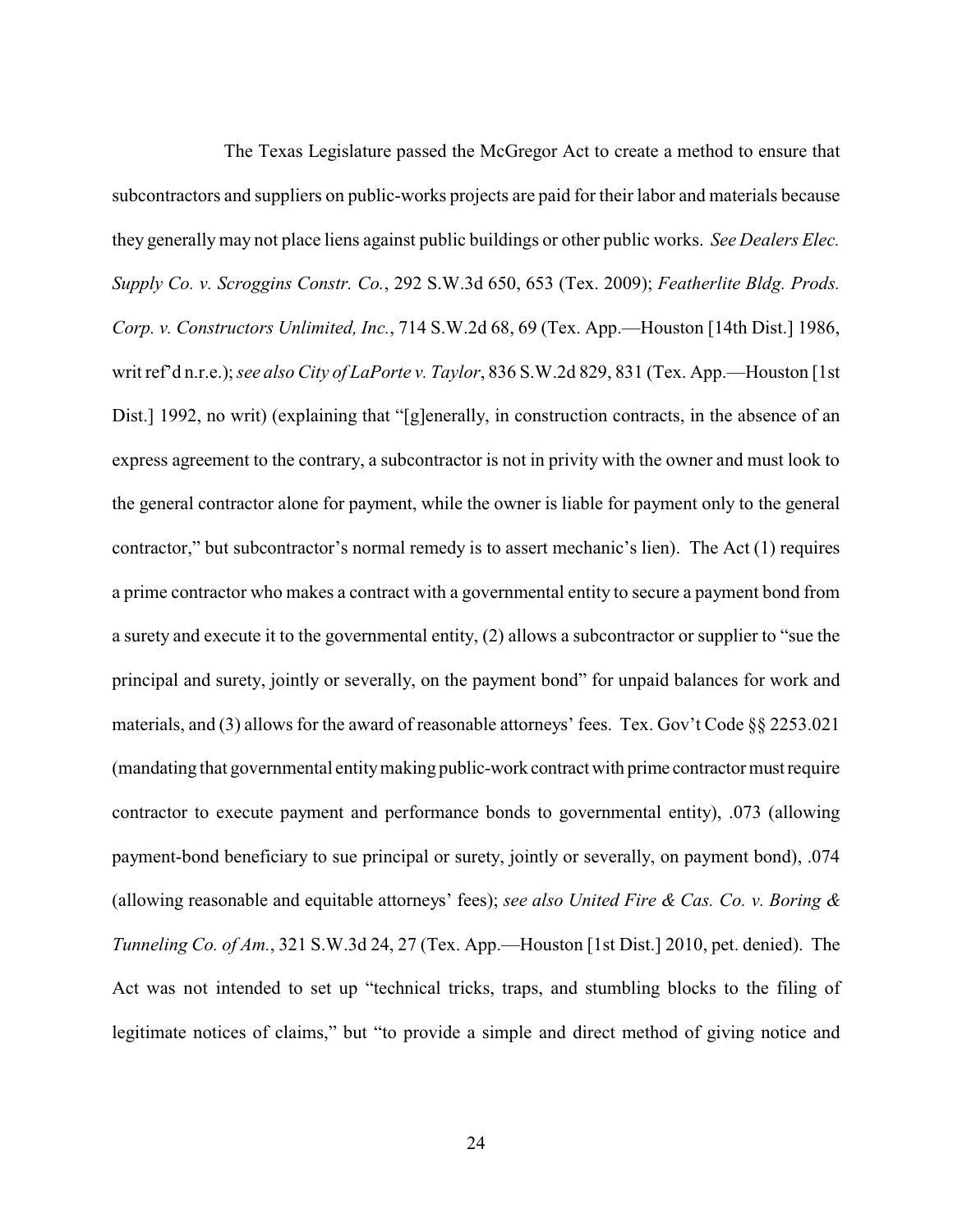perfecting claims." *Argee Corp. v. Solis*, 932 S.W.2d 39, 52-53 (Tex. App.—Beaumont 1995), *rev'd on other grounds sub nom. Green Int'l Inc. v. Solis*, 951 S.W.2d 384 (Tex. 1997).

The McGregor Act is remedial in nature and "should be liberallyconstrued to achieve its purposes." *Dealers Elec. Supply Co.*, 292 S.W.3d at 653-54 (citing *Featherlite*, 714 S.W.2d at 69 (The Act "is to be given the most comprehensive and liberal construction possible.")). Consequently, while courts typically find that parties must strictly comply with notification deadlines, only substantial compliance is required for other notice provisions. *Compare Suretec Ins. Co. v. Myrex Indus.*, 232 S.W.3d 811, 815-16 (Tex. App.—Beaumont 2007, pet. denied) (determining that Code Construction Act did not apply to extend deadline to mail notice to Monday when 15th of month falls on Sunday because McGregor Act requires claimants to mail notice on or before 15th of month, "a specific and clear deadline"); *Commercial Union Ins. Co. v. Spaw-Glass Corp.*, 877 S.W.2d 538, 540 (Tex. App.—Austin 1994, writ denied) (holding that surety could not recover from prime contractor for surety's payment made to claimants because surety's payment to supplier claimants was not required under McGregor Act when claimants had not notified prime contractor of claims before prime contractor released retention payment to subcontractor who did not pay suppliers) *with e.g.*, *Boring &Tunneling Co.*, 321 S.W.3d at 28-29 (holding as matter of law that notice lacking notarysignature and seal was not deficient when evidence presented that omission was clerical error, statement was sworn, corrected statement was sent, and surety had timely actual notice); *Capitol Indem. Corp. v. Kirby Rest. Equip. & Chem. Supply Co.,* 170 S.W.3d 144, 147-48 (Tex. App.—San Antonio 2005, pet. denied) (holding as matter of law that sworn statement that did not precisely comport with statutory language substantially complied with statutory requirements); *Acme Brick, a Div. of Justin Indus., Inc. v. Temple Assocs.*, 816 S.W.2d 440, 441 (Tex. App.—Waco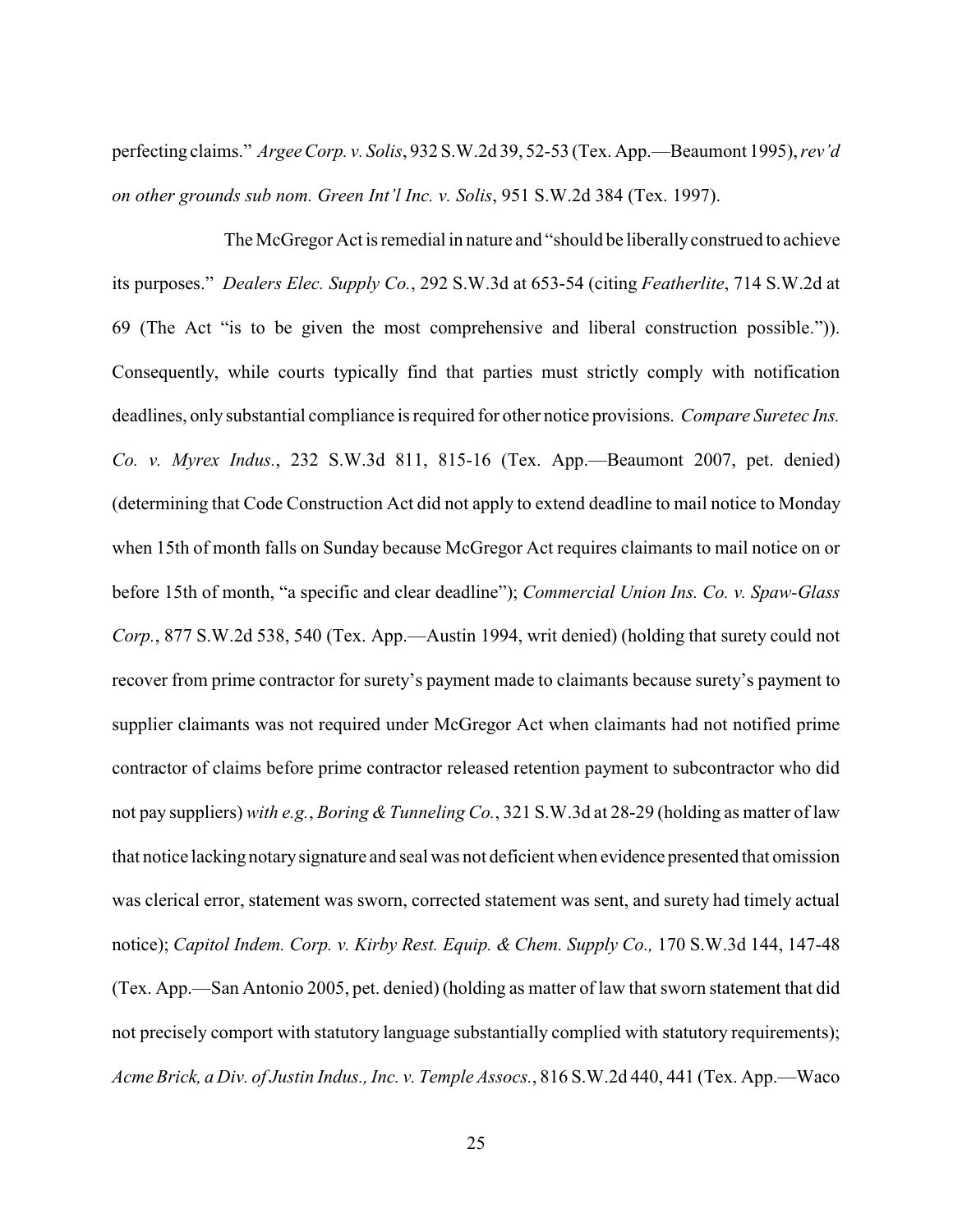1991, writ denied) (holding as matter of law that claimant's notice with affiant's signature in incorrect place on sworn statement substantially complied with Act even if it was not valid affidavit); *Featherlite*, 714 S.W.2d at 69-70 (holding as matter of law that exact language of notice provision not required in sworn statement in case in which suretyand contractor did not dispute that Featherlite supplied materials or amount of claim); *United States Fid. & Guar. Co. v. Parker Bros. & Co.*, 437 S.W.2d 880, 881-82 (Tex. Civ. App.—Houston [1st Dist.] 1969, writ ref'd n.r.e.) (holding as a matter of law that claimant substantially complied with notice provisions by sending sworn statements to prime contractor even though copies sent to surety were unsworn). Substantial compliance has been defined as satisfaction of the "essential requirements of a statute" and occurs when an actor's deviation does not seriously impede the legislative purpose of the statutory requirements. *See Stratton v. Austin Indep. Sch. Dist.*, 8 S.W.3d 26, 30 (Tex. App.—Austin 1999, no pet.).

Star and Great American argue that their complaints about Dig Tech's notice are analogous to the issues in cases holding that untimelynotification does not substantiallycomplywith the McGregor Act. *See, e.g.*, *Suretec,* 232 S.W.3d at 815-16; *Laboratory Design & Equip., Inc. v. Brooks Dev. Auth.*, No. 04-07-00284-CV, 2008 WL 36614, at \*3 (Tex. App.—San Antonio Jan. 2, 2008, no pet.) (mem. op.) (holding as matter of law that notice mailed over one year late without sworn statement prevented subcontractor from recovering against payment bond). The substance of Star and Great American's issues with DigTech's notice, however, is not that the notice was untimely. Instead, they argue that Great American never received the sworn statement required to be delivered with notice of the claim and that Dig Tech did not serve the proper party as prime contractor.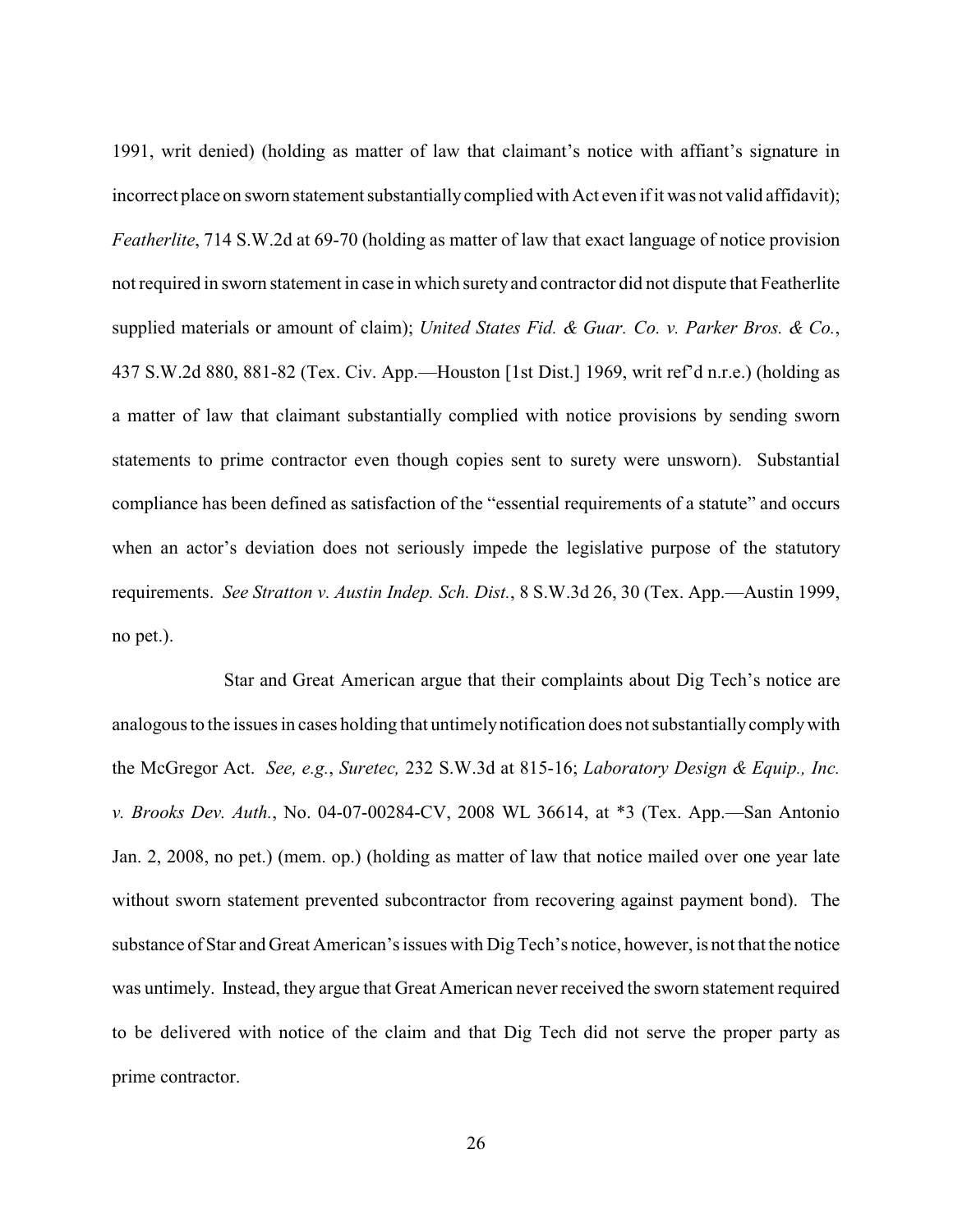We first address Star and Great American's argument that Great American never received the sworn statement required to be delivered with notice of the claim because our disposition of that issue aids in our resolution of the other notice issue. Dig Tech's counsel sent Great American a letter via certified mail on May 1, 2012 (with return receipt signed May 7), informing Great American that the law firm represented Dig Tech in its claim for unpaid amounts due based on labor and materials provided to Star on the SH 130 Segments 5 and 6 project. The letter advised Great American that no payments at all had been made to Dig Tech, and accordingly, suit would be filed on the bond "on the 91st day after April 4, 2012, the last day on which Dig Tech's work or labor was done or performed, if all invoices have not been paid in full by that time." The letter further advised Great American that all invoices and claims for payment had previously been sent to Star and that "the invoices and descriptions of work" were copied and enclosed with the letter. Great American does not dispute that the invoices and descriptions were attached to the letter. Great American also does not assert that the amount claimed was later materially amended.

While notice is a substantive condition precedent to a party's ability to pursue a claim on a bond, numerous courts have liberally construed the requirement that written notice of a claim "must be accompanied by a sworn statement of account that states *in substance*: (1) the amount claimed is just and correct; and (2) all just and lawful offsets, payments, and credits known to the affiant have been allowed." Tex. Gov't Code § 2253.041(c)(emphasis added); *see also, e.g.*, *Boring & Tunneling Co.*, 321 S.W.3d at 28-29 (First Court of Appeals); *Kirby Rest. Equip.,* 170 S.W.3d at 147-48 (Fourth Court of Appeals); *Acme Brick*, 816 S.W.2d at 441 (Tenth Court of Appeals); *Featherlite*, 714 S.W.2d at 69-70 (Fourteenth Court of Appeals); *Parker Bros. & Co.*, 437 S.W.2d at 881-82 (First Court of Appeals). Dig Tech's letter indicated that it was presenting a claim for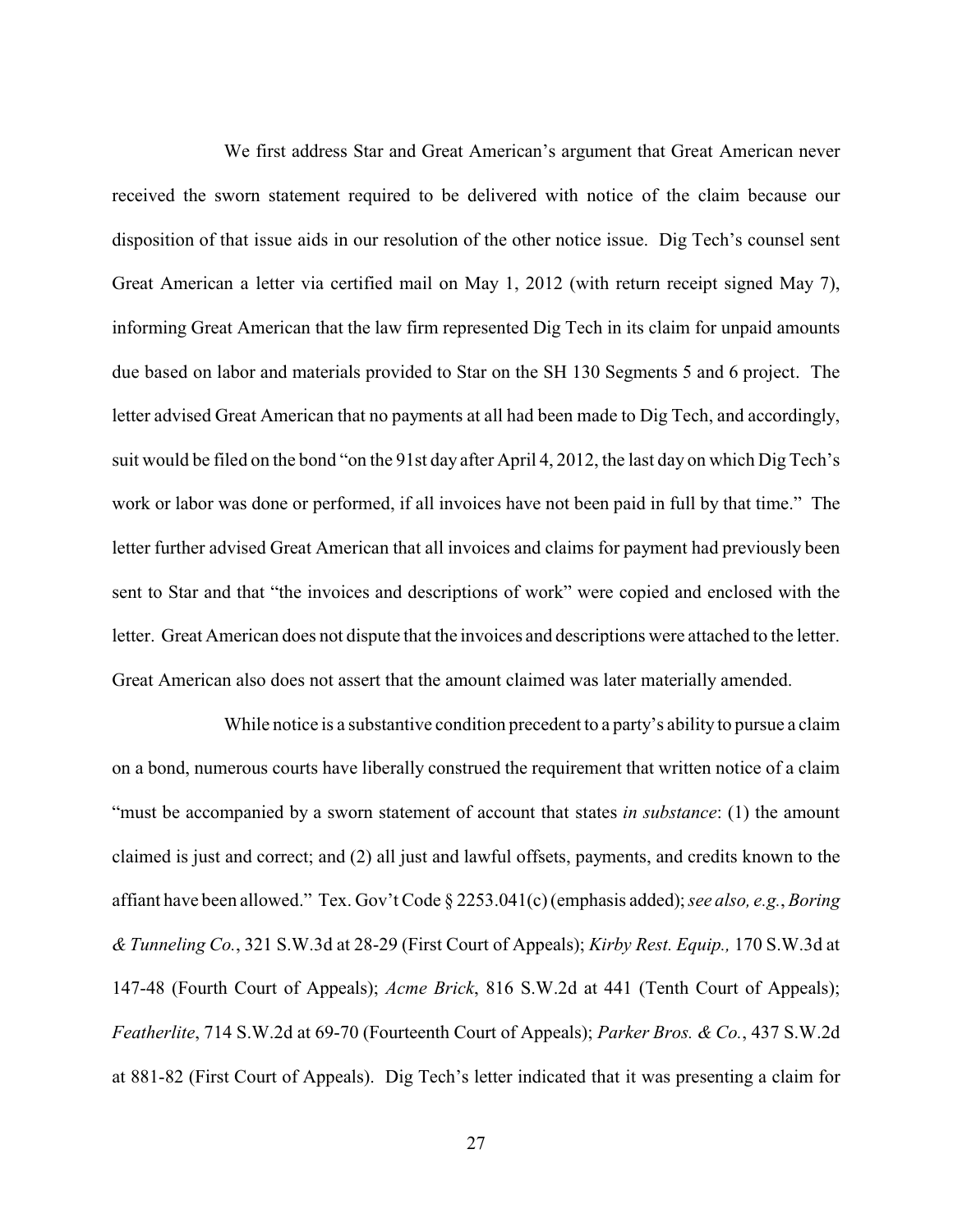"unpaid amounts due" for work completed for Star. This type of language has been deemed sufficient to inform the surety in substance that the amount claimed is "just and correct" and that "all just and lawful offsets, payments, and credits known to the affiant have been allowed." *See Kirby Rest. Equip.*, 170 S.W.3d at 148 & n.2. Great American also contends that because no sworn statement accompanied the notice, Dig Tech failed to perfect its claim, relying on *Laboratory Design*. *See* 2008 WL 36614, at \*3 (holding claimant who mailed notice over one year after statutory deadline without including sworn statement did not substantially comply with statutory requirements). The opinion in that case describes an earlier letter informing the governmental authority (acting as surety) of the amount owed, but it does not provide any description of the later letter filed over a year after the deadline that the claimant argued substantially complied with the statutory requirements. *See id.* at \*1 (describing June 3, 2004 letter), \*3 (identifying letter mailed June 15, 2005, as letter relied on to establish notice of claim). Consequently, it is unclear what, if any, similarity the notice letter in that case has to the notice letter in this case. In addition, the court in *Laboratory Design* does not appear to have been presented with the issue of actual notice, which also makes it distinguishable from the facts here.

In this case, Dig Tech presented evidence at trial supporting its contention that its notice to Great American substantially complied with the McGregor Act and that Great American had actual notice of Dig Tech's claim. Substantial compliance occurs "'when an actor's deviation from compliance [with the essential requirements of a statute] does not seriously impede the legislative purpose of the statute,' that is, when actual notice of the claims are provided." *Dudley Constr., Ltd. v. Act Pipe & Supply, Inc.*, \_\_\_ S.W.3d \_\_\_, 06-15-00045-CV, 2016 WL 3917211, at \*9 (Tex. App.—Texarkana July 14, 2016, pet. granted) (quoting *Boring & Tunneling Co.*,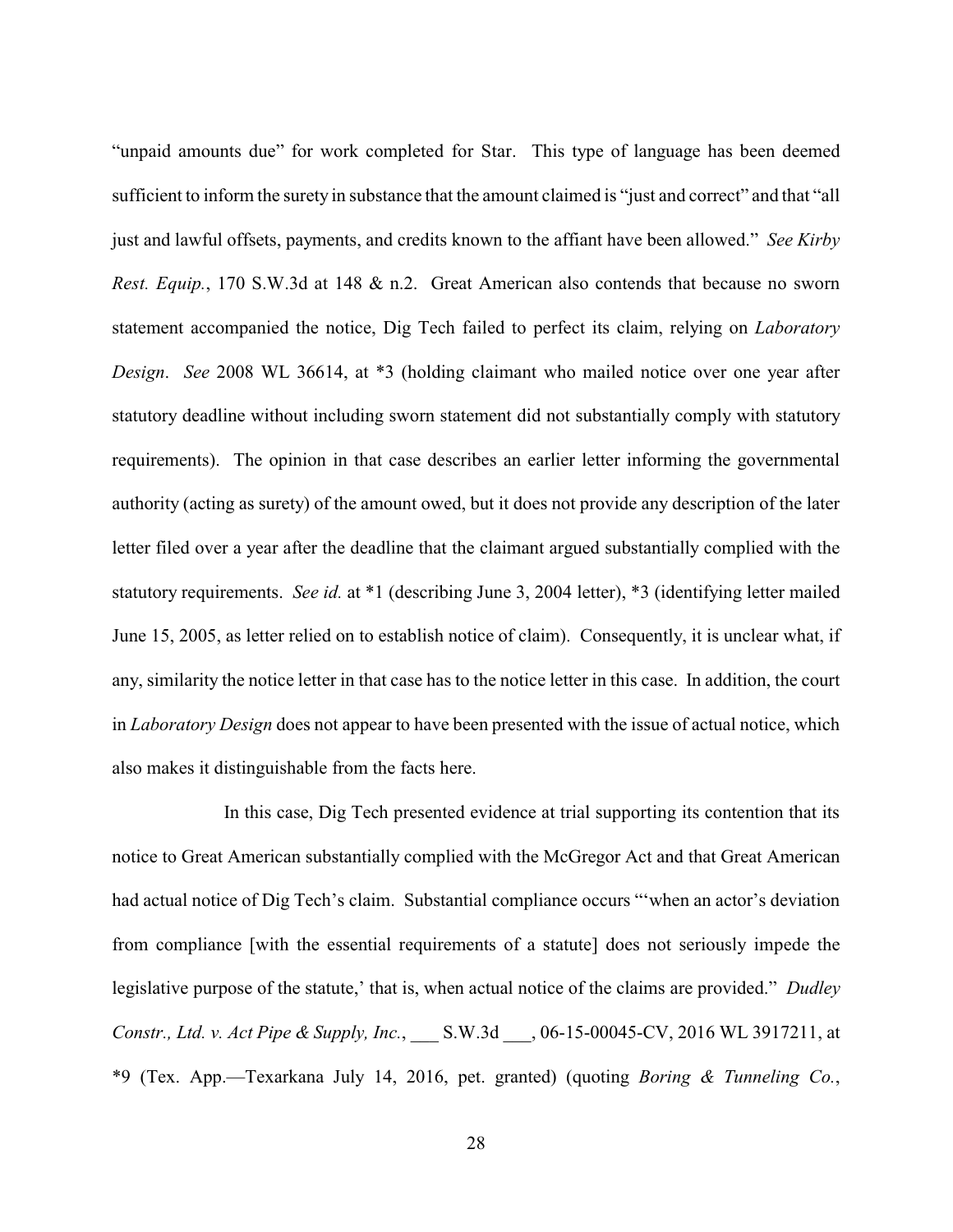321 S.W.3d at 28, and holding sufficient evidence to support finding of substantial compliance when entity's former name was used on notices to prime contractor but actual notice was received). In this case, Dig Tech's May 1 letter sent via certified mail to Great American and the May 9 letter from Central Texas to Star claimed an amount due based on the invoices included in the claim that was substantially the same as the amount Dig Tech sought at trial and was awarded. In addition, two other documents admitted at trial support Dig Tech's claim that Great American had actual notice of the claim. The first document is a May 18, 2012 email from Star's president to a Star employee, which states "Anthony - Please forward me any email correspondence you have concerning Dig Tech. *I need to respond and coordinate with our attorney and surety*. Please send today as this has been escalated." (Emphasis added.) The second document is a February 1, 2013 letter from Star's president presenting a formal prompt-payment complaint against Central Texas. In that letter, Star's president states the following: "Dig Tech has asserted NO CLAIMS against [Central Texas]. *Dig Tech asserted claims against STAR back in May 2012 and filed notice on STAR'S BOND* furnished for the benefit of [Central Texas]. Star provided payment and performance bonds to [Central Texas] for both subcontract agreements . . . . Central Texas has no contractual reason to withhold funds claimed by Dig Tech." (Italics added.)

The legislative purpose of the McGregor Act "is to protect claimants who supply labor and material in the construction of public works, and to provide a simple and direct method of giving notice and perfecting claims." *Argee*, 932 S.W.2d at 52-53. The evident purpose of the Act's requirement that a claimant accompany its written notice of a claim to a surety with a sworn statement is to provide the surety with true and accurate information about the amount of the claim, so that the surety may prepare to defend against the claim. On this record, Dig Tech's deviation from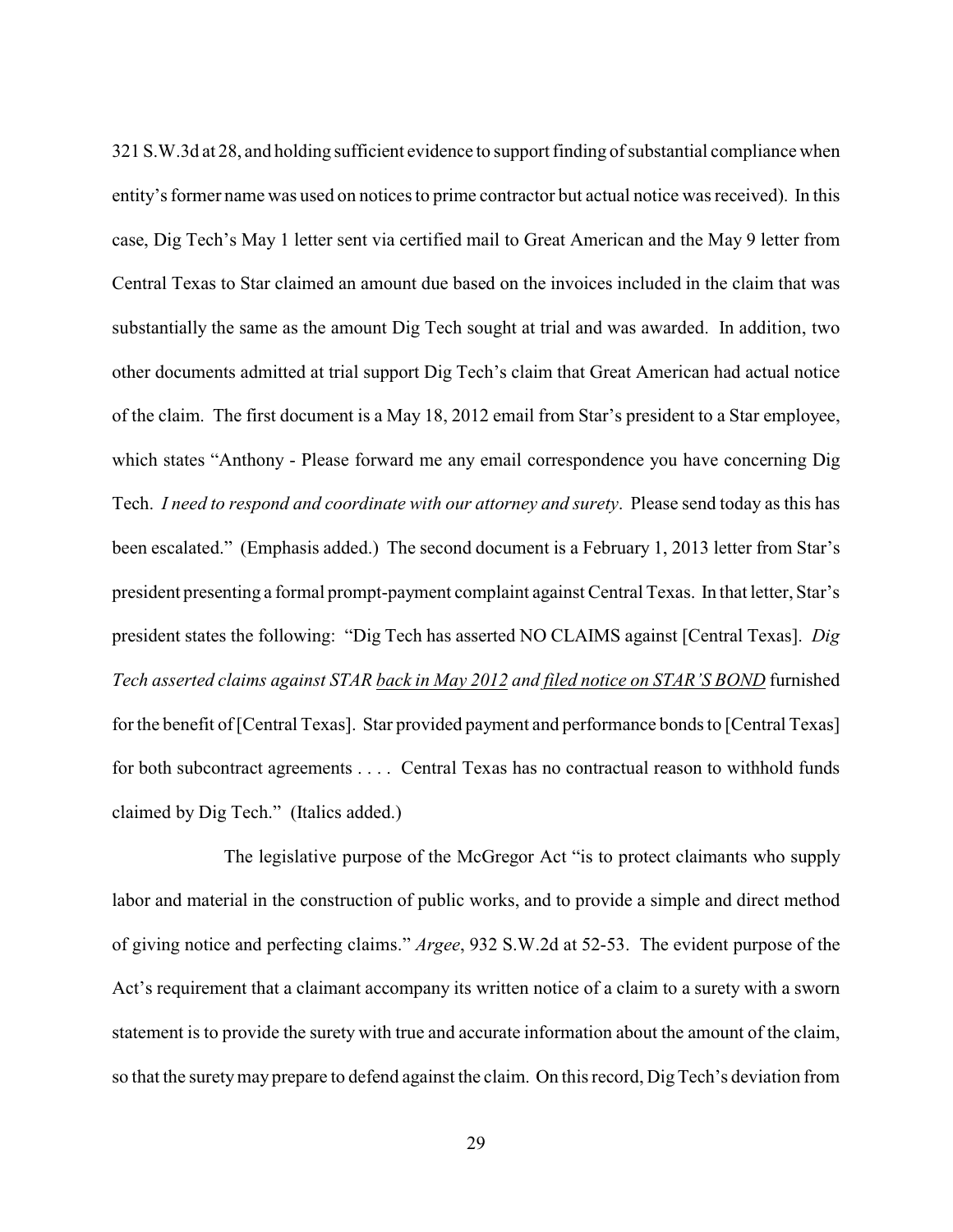the Act's requirement to include a sworn statement has not seriously hindered the legislature's purpose in imposing the sworn-statement requirement because Great American had actual notice of true and accurate information about the amount of the claim. *See Stratton*, 8 S.W.3d at 31. Actual notice to the surety constitutes substantial compliance with the notice requirements. *See Dudley Constr., Ltd.*, \_\_\_ S.W.3d \_\_\_, 2016 WL 3917211, at \*9.

Similarly, on this record, we conclude that Dig Tech's provision of actual notice to both Star, the principal and obligor on the bond, and Great American, the surety, constitutes substantial compliance with the Act's requirement that the claimant notify the prime contractor and surety. *See* Tex. Gov't Code §§ 2253.041, .047. As an initial matter, Star and Great American fail to explain why lack of notice to SH 130 Concession should preclude Dig Tech from recovery on the bond, when Dig Tech notified the three parties named on the bond—the obligee, Central Texas; the principal and obligor, Star; and the surety, Great American. *See Redland Ins. Co. v. Southwest Stainless, L.P.*, 181 S.W.3d 509, 512-13 (Tex. App.—Fort Worth 2005, no pet.) (holding subcontractor's failure to send notice of claim to prime contractor via certified mail did not preclude subcontractor from recovery on bond when surety received actual notice that complied with statutory requirements); *see also Argee Corp.*, 932 S.W.2d at 53 ("We do not perceive the legislative purpose behind the McGregor Act to be that of creating technical tricks, traps and stumbling blocks to the filing of legitimate notices of claims.").

Moreover, the only payment bond required under the Act is the bond that the governmental entity requires the prime contractor to obtain. Tex. Gov't Code § 2253.021(a)(2), (c). On that bond, the governmental entity is the obligee, while the prime contractor is the principal and obligor who is liable and who may be sued jointly and severally with its surety by a payment-bond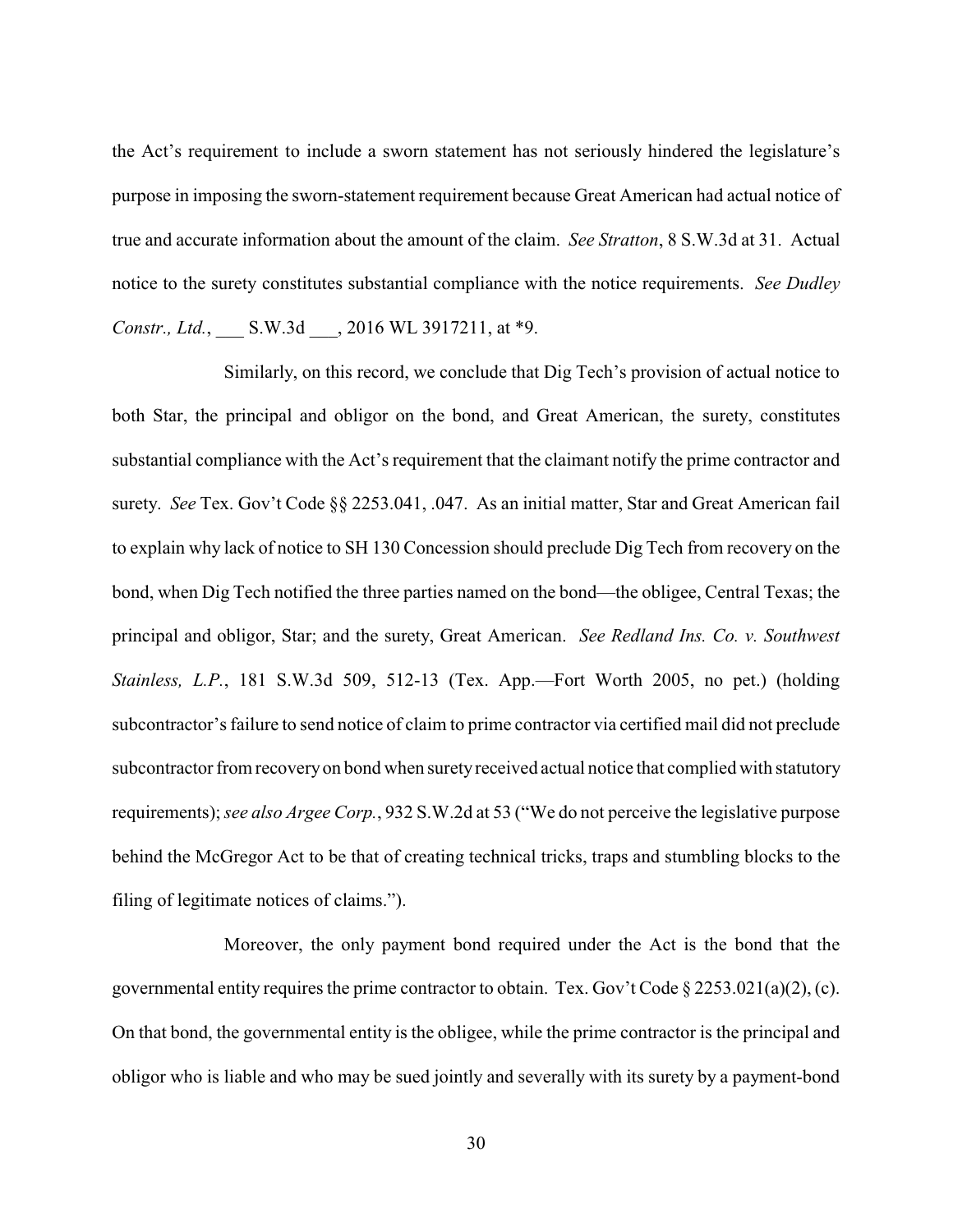beneficiary if a claim is not paid. In contrast, on the bond at issue in this case, Central Texas is the obligee, while Star is the principal and obligor who is liable and who may be sued jointly and severally with Great American, its surety, if a claim is not paid. The parties do not dispute that Dig Tech is a payment-bond beneficiary of Great American's bond, which was provided by Star for the protection of Cental Texas, the obligee named in the bond, from claims by subcontractors and suppliers.

The McGregor Act contemplates projects that are more simply structured than the project at issue here. The Act requires a governmental entity that makes a public-work contract with a prime contractor to require the contractor to execute payment and performance bonds in favor of the governmental entity before work begins. Tex. Gov't Code § 2253.021(a). The performance bond protects the state or governmental entity, *id.* § 2253.021(b), while the payment bond protects "payment bond beneficiaries who have a direct contractual relationship with the prime contractor or a subcontractor to supply public work labor or material," *id.* § 2253.021(c)(1). The Act does not mandate that subcontractors on a public-work project obtain payment bonds. In this case, the SH 130 Segments 5 and 6 construction project was governed by a comprehensive development agreement (CDA) involving multiple contracts, including the Facility Concession Agreement entered into by TxDOT and SH 130 Concession Company.<sup>11</sup> See generally Tex. Transp. Code §§ 223.201-.209 (authorizing TxDOT to enter into CDAs). As part of that agreement, TxDOT

<sup>&</sup>lt;sup>11</sup> That agreement explains that  $Tx$ DOT entered into the CDA with Cintra-Zachry, LP and that the CDA contemplated that Cintra-Zachry or one of its affiliates (i.e., SH 130 Concession Company) may enter into agreements for development of one or more transportation facilities, including SH 130 Segments 5 and 6. Central Texas's project-controls manager explained at trial that his employer was actually Zachry Construction Corporation because Central Texas was a special-purpose entity created byZachryConstruction Corporation for the purpose of designing and constructing the SH 130 Segments 5 and 6.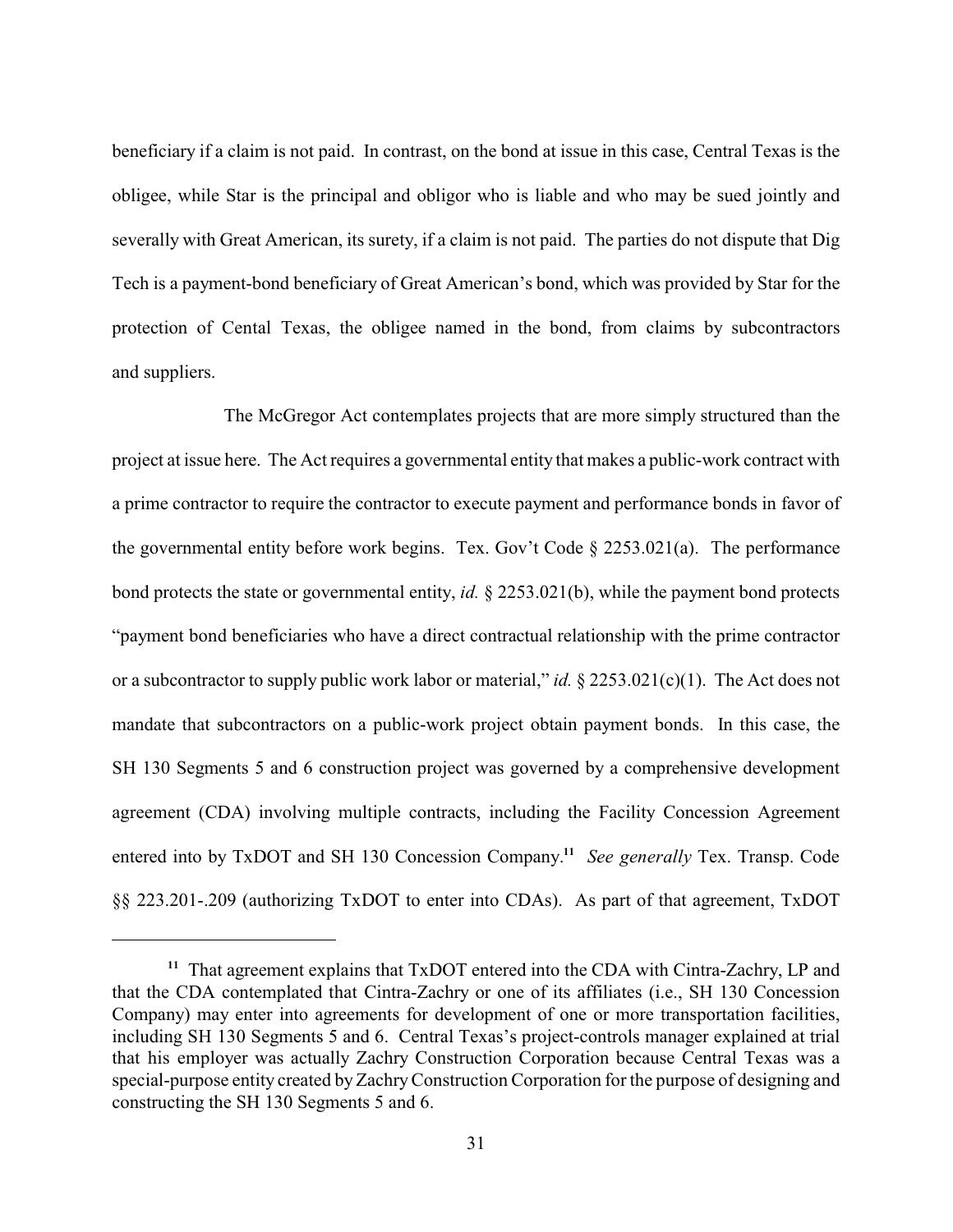required SH 130 Concession Company to obtain payment and performance bonds. SH 130 Concession Company, as developer on the project, then entered into an agreement with Central Texas for Central Texas to design and build the SH 130 Segments 5 and 6. Central Texas, in turn, entered into subcontracts with various subcontractors and suppliers, including Star. Central Texas contractually required Star to obtain its own payment and performance bonds. Given the complex structure of the CDA and its chain of contracts under which each subcontractor is contractually required to obtain its own payment bonds, essentially stepping into the shoes of a prime contractor vis-à-vis its lower-tier subcontractor, Dig Tech's notice to Central Texas, Star, and Great American comports with the overarching purpose of the McGregor Act.

The Act also requires a payment-bond beneficiary to give notice to the prime contractor of both unpaid claims and the amount of any retainage applicable to the account that has not become due under the terms of the agreement between the prime contractor or a subcontractor and the payment-bond beneficiary. *Id.* § 2253.041(a), (d). The purpose of these notice requirements is "to protect the prime contractor from incurring double liability," which could happen in the past before the legislature added the notice provisions to the statute, if a contractor paid a subcontractor in full and then later found a claim presented against it from someone who dealt only with the subcontractor. *Spaw-Glass Corp.*, 877 S.W.2d at 540. In this particular case, the record indicates that SH 130 Concession was the party who had a contract with the governmental entity (i.e., the "prime contractor" as defined by the Act), but that SH 130 Concession bore no risk of liability to Dig Tech, much less a risk of double liability. Under the terms of the bond, Star and Great American bound themselves to Central Texas as obligee "for the use and benefit of Claimants" in the amount of \$3.1 million for payment for labor and material required for the performance of Star's subcontract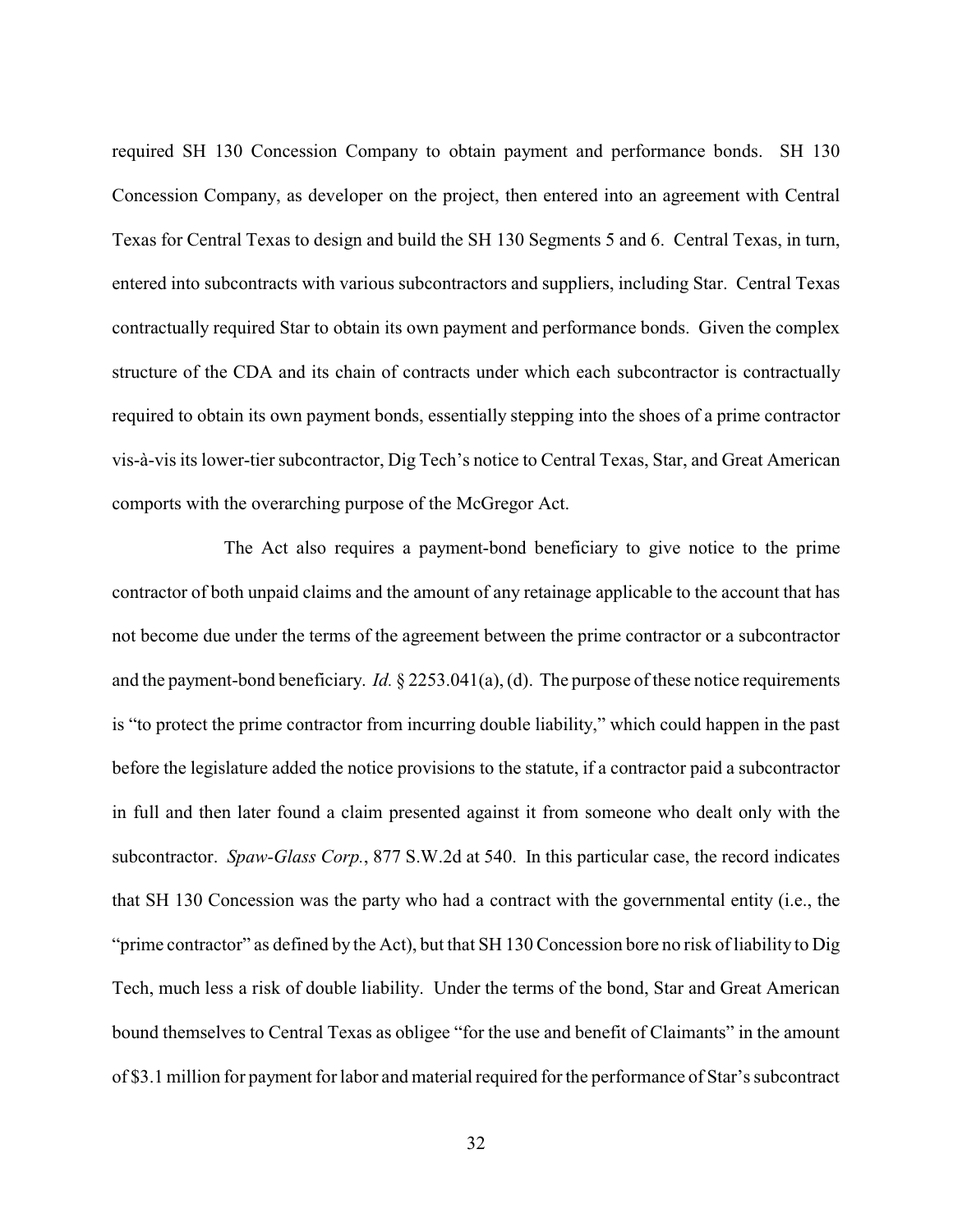with Central Texas. Both Star, as principal, and Great American, as surety, received actual notice of Dig Tech's claim. *See* Tex. Gov't Code § 2253.73 (allowing payment-bond beneficiary to "sue the principal or surety, jointly or severally on the payment bond" for unpaid claim); *Dealers Elec. Supply Co.*, 292 S.W.3d at 660 (holding that McGregor Act provides "mandatory and exclusive remedy against a surety and obligor on a public-work payment bond" issued under the Act). On this record, we must give the statute "the most comprehensive and liberal construction possible" to accomplish the remedial purpose of the Act.<sup>12</sup> See Dealers Elec. Supply Co., 292 S.W.3d at 659 (holding McGregor Act's overarching purpose is "to protect unpaid laborers and materialmen by providing them an additional funding source—a payment bond—in the event the prime contractor fails to meet its obligations"); *Featherlite*, 714 S.W.2d at 69. Under the circumstances presented

<sup>&</sup>lt;sup>12</sup> Although no party has raised this issue, it is questionable whether the McGregor Act should apply to the contractually required bond at issue in this case. The only payment bond required under the Act is one that a governmental entity requires a prime contractor to execute to the governmental entity before beginning the work. Tex. Gov't Code § 2253.021; *see also Johnson Serv. Co. v. Cinbar Eng'g Co.*, 409 S.W.2d 471, 473 (Tex. Civ. App.—Austin 1966, no writ) (holding that subcontractor's bond to subcontractor was not required under McGregor Act because "[i]f the bond in suit is not a bond required by any statute, it is not a statutory bond; it is a common law bond" (citing *Metropolitan Cas. Ins. Co. of New York v. Texas Sand & Gravel Co.*, 68 S.W.2d 551, 552 (Tex. Civ. App.—Waco 1934, writ dism'd)). While the McGregor Act is a subcontractor or supplier's "mandatory and exclusive remedy against a surety and obligor on a public-work payment bond" issued under the Act, "that exclusivity does not extend beyond suit against the [McGregor Act] bond itself" to preclude other statutory or common-law remedies. *Dealers Elec. Supply Co. v. Scroggins Constr. Co.*, 292 S.W.3d 650, 659-60 (Tex. 2009). As stated, the parties proceeded at trial and on appeal as if the McGregor Act must apply if the Miller Act does not and have not raised the issue of the Act's applicability. The bond itself contains no specific notice requirements, meaning that if the McGregor Act does not apply, Dig Tech was not required to provide notice of its claim at any particular time or in any particular form before suit. *See Johnson Serv. Co.*, 409 S.W.2d at 474 (holding that because McGregor Act did not apply, claimant's case against surety must be determined only by bond's terms, not any McGregor Act provisions). As a result, whether we analyze Dig Tech's claim against the bond under the McGregor Act or as a common-law contractual obligation, we conclude the trial court did not err by determining that Dig Tech perfected its bond claim against Great American.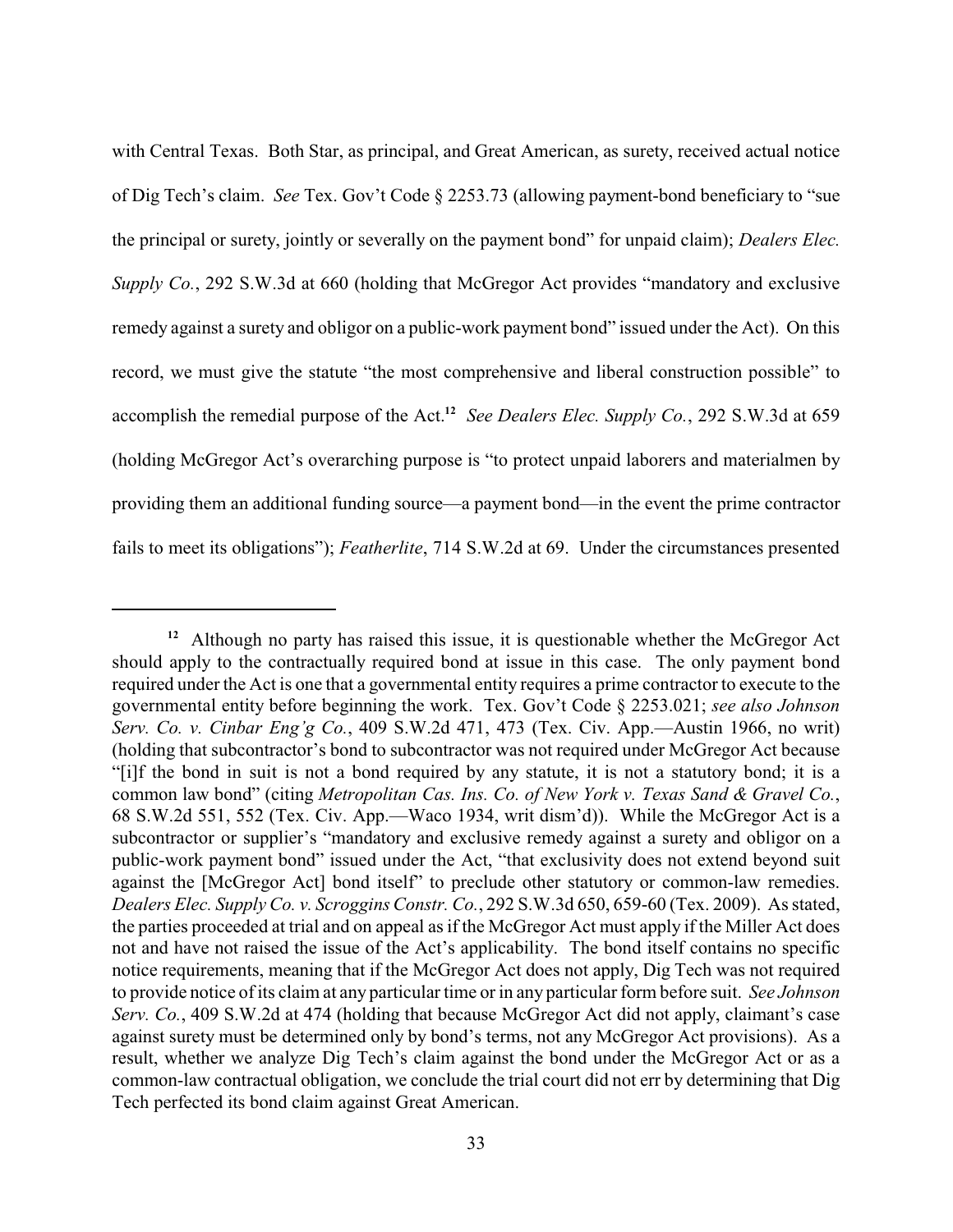here, Dig Tech's deviation from the Act's requirement to provide the prime contractor with notice has not seriously hindered the legislature's purpose because Star as principal and Great American as surety on the bond both had actual notice of true and accurate information about the amount of the claim before suit was filed against them.<sup>13</sup> See Tex. Gov't Code § 2253.073 (allowing payment-bond beneficiaryto "sue the principal or surety, jointlyor severally, on the payment bond"); *Stratton*, 8 S.W.3d at 31. Based on the specific facts before us, this actual notice to the parties who were liable on the bond constitutes substantial compliance. *See also Dudley Constr., Ltd.*, S.W.3d  $\qquad$ , 2016 WL 3917211, at \*9. Releasing Great American from its liability on the bond because SH 130 Concession—who was not a party to the bond and who has no potential liability related to the bond—did not receive notice (and does not complain of its lack of notice) of the bond claim would be contrary to the purpose of the statutory scheme and create an absurd result. *See FKM P'ship, Ltd. v. Board of Regents of Univ. of Hous. Sys.*, 255 S.W.3d 619, 633 (Tex. 2008) ("We use definitions prescribed bythe Legislature . . . but otherwise, we construe the statute's words according to their plain and common meaning unless a contrary intention is apparent from the context, or unless such a construction leads to absurd results.").

Having determined that Dig Tech's actual notice to Central Texas, Star, and Great American substantially complies with the McGregor's Act notice requirements, we conclude that

<sup>&</sup>lt;sup>13</sup> Star and Great American also allude to the fact that Dig Tech only references one of Star's subcontracts and bonds in its May 1 letter, implying that therefore Great American had insufficient notice that both subcontracts and bonds were at issue. We note that before sending its notice, Dig Tech requested that Star send it a copy of Star's contract with Central Texas and its bond. Dig Tech's vice-president Mike Furry testified that Star's president never sent him the contract. It is unclear from the record how Dig Tech eventually obtained any information about Star's contracts and bonds, but this information was in Star's possession, not Dig Tech's. This is the sort of technical trap that the McGregor Act aims to prevent.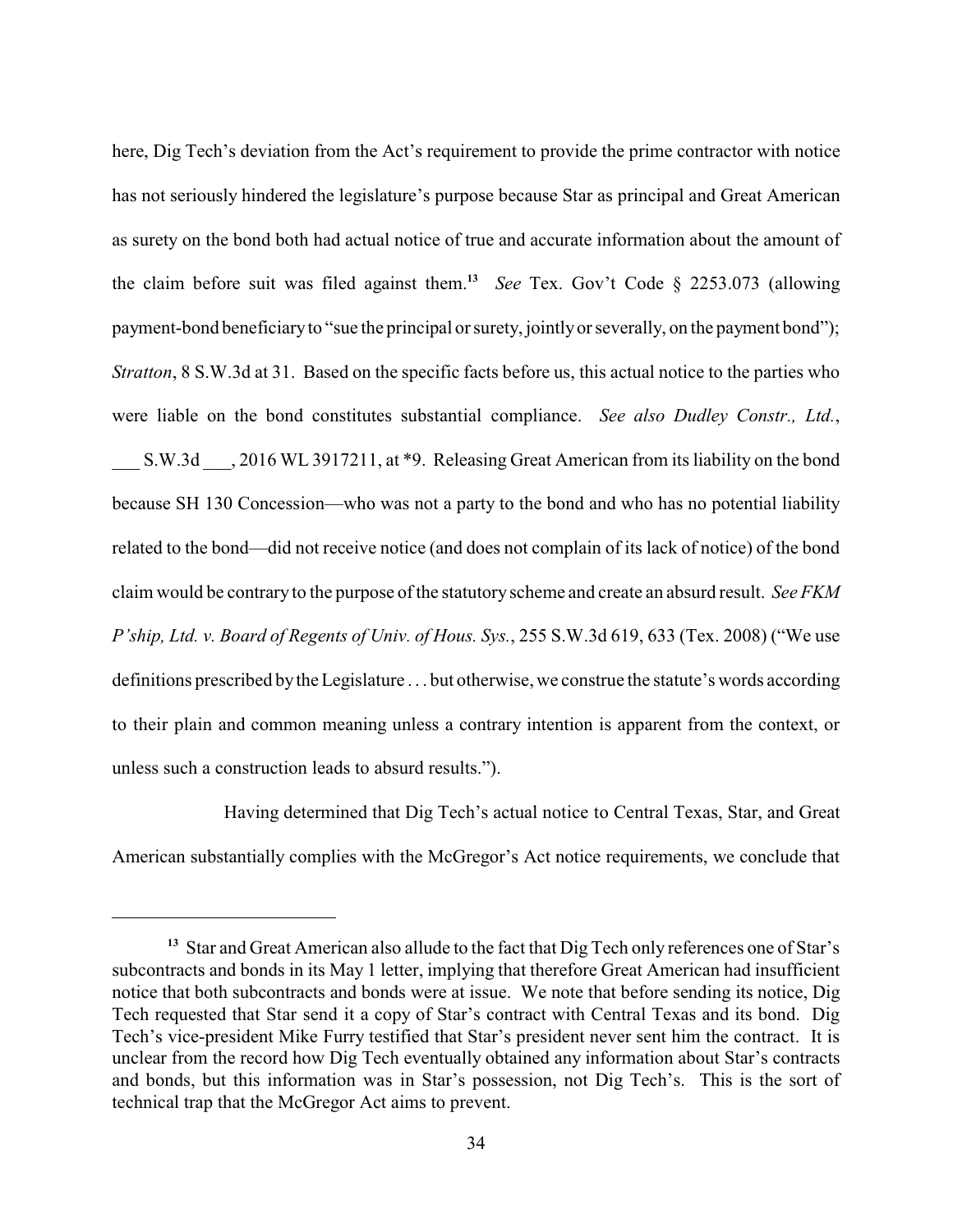the trial court did not err by ruling that Dig Tech perfected its claim against the bond. Therefore, the trial court did not err by denying Great American's motion for directed verdict and defendants' motion for judgment notwithstanding the verdict or by refusing to submit Great American's proposed jury questions on Dig Tech's substantial compliance with the McGregor Act's notice requirements. We overrule Star and Great American's issues nine through eleven.

### **Application of Texas Civil Practice and Remedies Code Section 18.091**

In their twelfth issue, Star and Great American assert that the trial court erred in awarding damages to Dig Tech without any evidence of Dig Tech's actual damages presented in the form of a net loss after reduction for income-tax payments or unpaid income-tax liability, which they contend is required by Texas Civil Practice and Remedies Code Section 18.091. Section 18.091 states:

§ 18.091. Proof of Certain Losses; Jury Instruction

- (a) Notwithstanding any other law, if any claimant seeks recovery for loss of earnings, loss of earning capacity, loss of contributions of a pecuniary value, or loss of inheritance, evidence to prove the loss must be presented in the form of a net loss after reduction for income tax payments or unpaid tax liability pursuant to any federal income tax law.
- (b) If any claimant seeks recovery for loss of earnings, loss of earning capacity, loss of contributions of a pecuniary value, or loss of inheritance, the court shall instruct the jury as to whether any recovery for compensatory damages sought by the claimant is subject to federal or state income taxes.

Tex. Civ. Prac. & Rem. Code § 18.091. Star and Great American's argument focuses on the "loss of earnings" category in Subsection (a) and they make no assertion that the other three categories would be applicable to this case. Star and Great American reason that since Dig Tech's invoices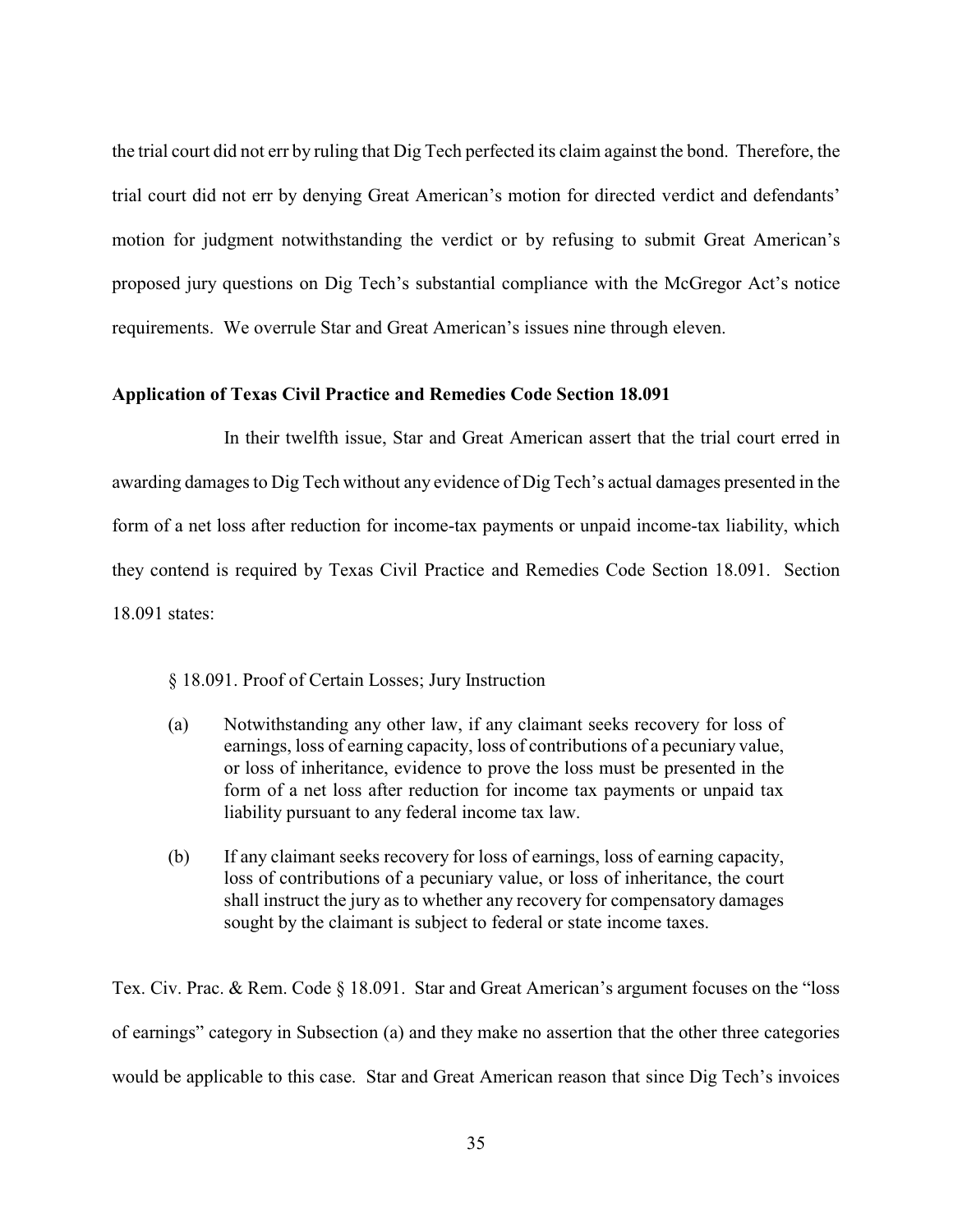would result in ordinary revenue, they constitute "earnings" within the meaning of the Internal Revenue Code and federal income tax would be duly owed by Dig Tech. Consequently, Star and Great American assert that Dig Tech's failure to present net-of-taxes evidence precludes its recovery at trial.

In support of their assertion that Section 18.091 requires Dig Tech to prove net-of-taxes damages in this case, Star and Great American rely on *Interconex, Inc. v. Ugarov*, 224 S.W.3d 523 (Tex. App.—Houston [1st Dist.] 2007, no pet.) and *Big Bird Tree Service v. Gallegos*, 365 S.W.3d 173, 179 (Tex. App.—Dallas 2012, pet. denied). As a preliminary matter, neither of those cases stand for the specific proposition advanced by Star and Great American. In *Interconex*, there was a jury trial on the sole issue of damages, following a default judgment on liability claims of breach of contract, negligence, and defamation. 224 S.W.3d at 527-28. The only elements of damages submitted to the jury were past and future lost earnings. *Id.* at 530. On appeal, Interconex asserted that the plaintiff failed to comply with the net-of-taxes requirement of Section 18.091, but the court found that such issue was waived and therefore it did not address the net-of-taxes requirement, nor did it expressly or tacitly approve the application of Section 18.091 in a breach-of-contract case. *Id.* at 532-33.

In *Gallegos*, an employee brought a negligence action against his employer, seeking damages for lost earning capacity resulting from an on-the-job injury. 365 S.W.3d at 175. The employee testified to pre-tax wages without objection and the court's ultimate analysis came down to the sufficiency of the evidence supporting the jury's award of lost earning capacity in the past and in the future. *Id.* at 178-79. The case specifically involved damages resulting from a personal injury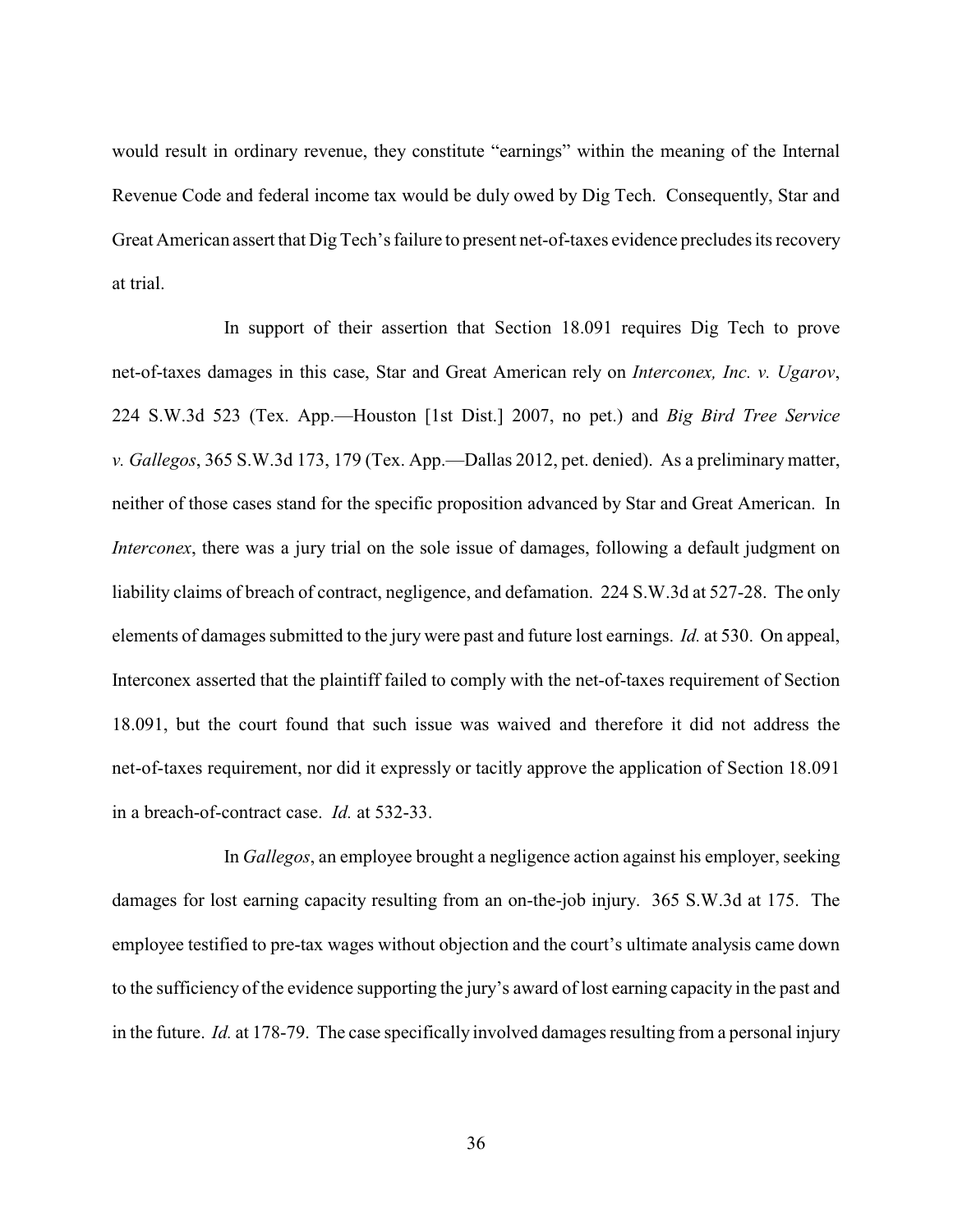and there was no discussion of the application of Section 18.091 to other types of damages such as contract damages.

In their briefing, the parties advance differing views of whether Section 18.091 applies to this type of case. A review of the pleadings, evidence, charge, and judgment in this case indicates that this is a breach-of-contract case as opposed to a case involving damages resulting from a personal injury rendering a party unable to work.<sup>14</sup> Star and Great American argue that the language of Section 18.091 is broad and is not expressly limited to personal-injury cases. Dig Tech counters that Section 18.091 applies only to personal-injury cases, not contract cases, because damages received in a breach-of-contract case are taxable, and application of the section would effectively result in double taxation on such contract plaintiffs.

Our inquiry starts with the language of the statute. Both Subsection (a) and (b) contain the phrase "if any claimant seeks recovery for . . ." preceding the types of losses that must be presented in the form of net of taxes. This language expressly points the analysis to the type of damages sought to be recovered, rather than the type of liability claims (contract or personal injury) in question. The liability claims are still relevant, however, because different liability claims result in different types of damages. Here, Dig Tech sought recovery of breach-of-contract damages from Star based on the amount of the unpaid invoices in question. After the evidence closed, the jury was charged with fairly standard breach-of-contract jury questions asking whether Dig Tech and Star had an agreement, whether Star failed to comply with the agreement, and whether Star's failure to comply was excused by Dig Tech's failure to comply with a material obligation of the same

<sup>&</sup>lt;sup>14</sup> Dig Tech also requested and received quantum meruit questions included in the charge but because the jury answered "Yes" to Question 1 (existence of a contract), the jury was instructed not to answer those questions.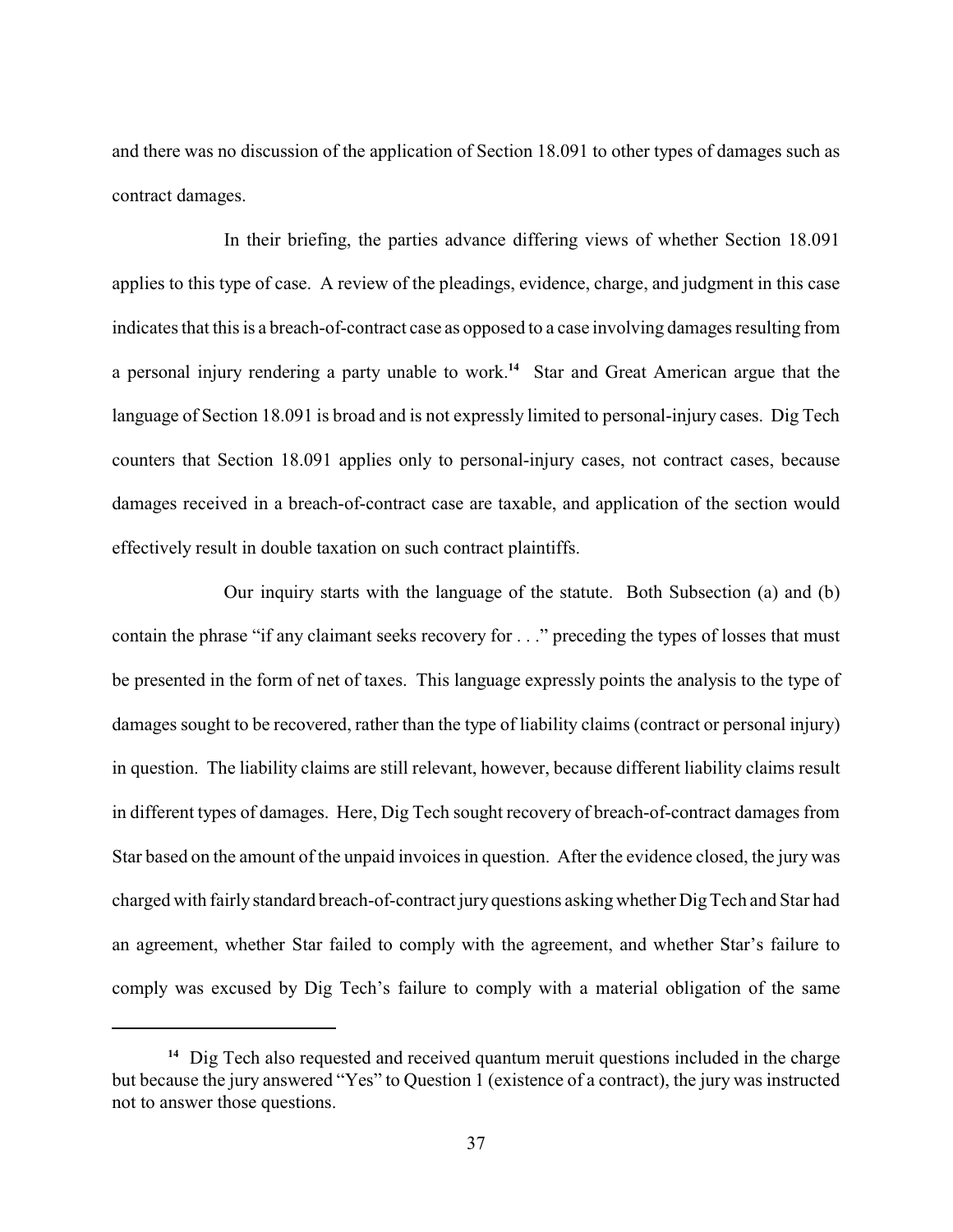agreement. Ultimately, the jury was asked the damages question conditioned on a finding of Star's

failure to comply. Question 4 of the charge (the damages question) reads as follows:

### Question 4

What sum of money, if any, if paid now in cash, would fairly and reasonably compensate Dig Tech for its damages, if any, that resulted from Star Operations' failure to comply?

Consider the following elements of damages, if any, and none other.

The reasonable value of the work performed by Dig Tech at the time and place it was performed.

Answer in Dollars and Cents, if any.

Answer:

Dig Tech did not seek recovery of "loss of earnings" as that phrase is typically used in the Texas Pattern Jury Charge and Texas case law, nor was the jury charged to assess such an element of damages. The cases on loss of earnings tend to center on the burden of proof and distinguishing loss of earnings from loss-of-earning capacity. *See Strauss v. Continental Airlines, Inc.*, 67 S.W.3d 428, 435-43 (Tex. App.—Houston [14th Dist.] 2002, no pet.). However, the parties have cited no cases, and we have found none, that allow a corporation such as Dig Tech to recover loss of earnings as a measure of damages following the breach of an agreement. The cases in which this measure of damages is sought to be recovered are generally personal-injury cases. The Internal Revenue Code authorizes compensation received on account of personal injuries or sickness to be excluded from gross income. 26 U.S.C. § 104(a)(2). "Presumably, the purpose of [Section 18.091] is to prevent a plaintiff from obtaining a windfall by being awarded pretax income on awards that are not subject to taxation." *Gallegos*, 365 S.W.3d at 179.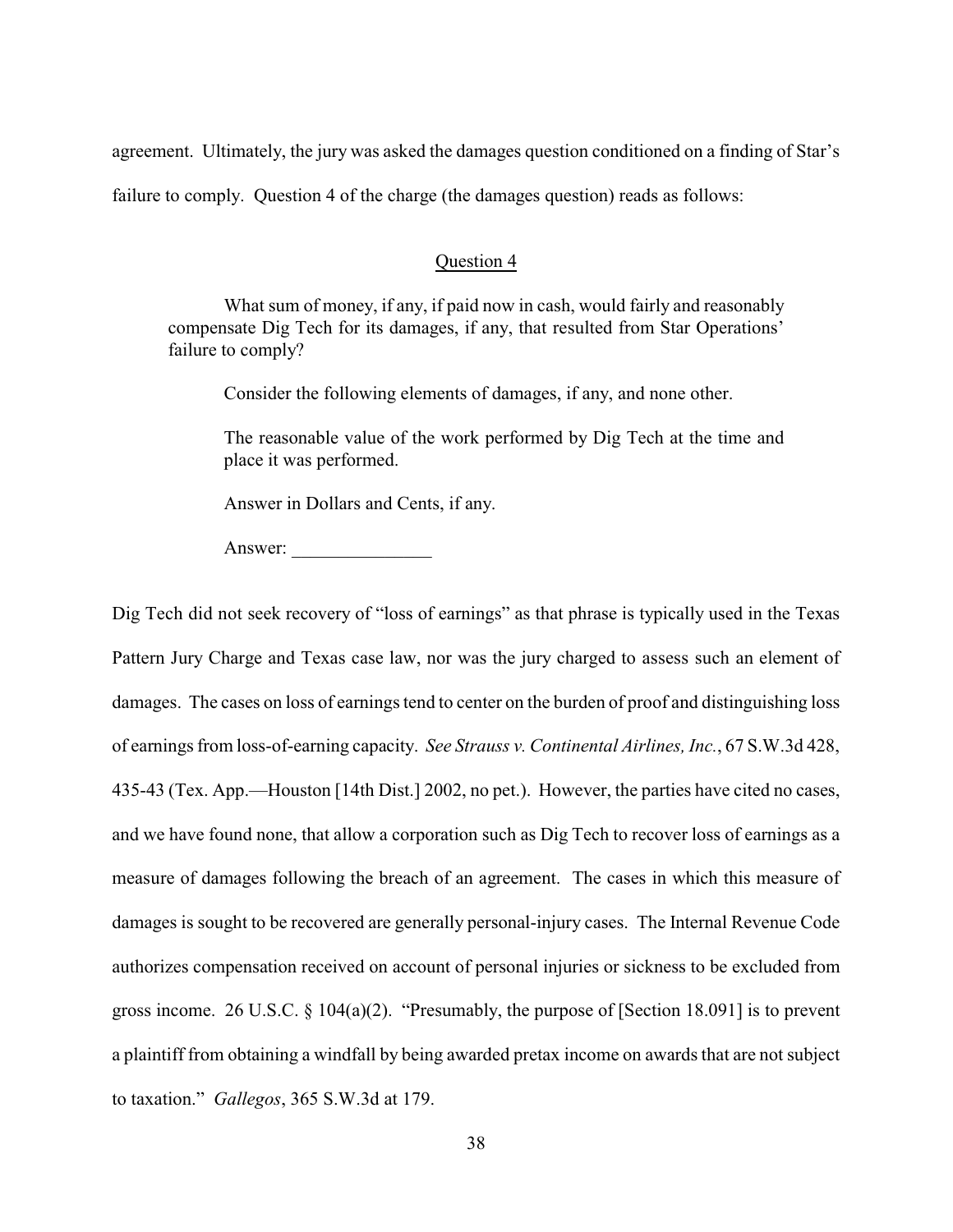In contrast, a corporation such as Dig Tech would be required to report breach-of-contract damages from a court award as ordinary income. Internal Revenue Service, U.S. Dep't of the Treasury, Pub. No. 525, Taxable and Nontaxable Income: For Use in Preparing 2016 Returns 29 (2017), https://www.irs.gov/pub/irs-pdf/p525.pdf. Furthermore, Dig Tech did not seek recovery of loss of earnings, and the evidence did not demonstrate that it lost earnings or suffered a loss of the opportunity or ability to obtain earnings. Instead, Dig Tech failed to receive its benefit of the bargain—payment—after it had performed the work. Based on the facts of the business dispute presented by this case, Star and Great American's assertion would require us to stretch the interpretation of Section 18.091 to fit a category of damages to which it seemingly was not intended to apply and in which there is no discernable potential for a plaintiff to obtain a windfall of tax-free damages. We decline to do so. Accordingly, we overrule Star and Great American's issue twelve.

#### **Dig Tech's attorneys' fees award**

In their thirteenth issue, Star and Great American assert that the trial court erred in awarding attorneys' fees to Dig Tech because Dig Tech failed to segregate recoverable attorneys' fees from unrecoverable attorneys' fees. In support of this argument, Star and Great American cite *Tony Gullo Motors I, L.P. v. Chapa*, 212 S.W.3d 299 (Tex. 2006). However, we need not address this issue. Star and Great American offered no objection to the attorneys' fees question—Question No. 9—during the charge conference. Consequently, Star and Great American did not specifically object to the attorneys' fees question on the ground that it failed to segregate recoverable fees from unrecoverable fees. *See* Tex. R. Civ. P. 272, 274. Accordingly, Star and Great American failed to preserve error on this issue. *See* Tex. R. App. P. 33.1; *see Young v. Neatherlin*, 102 S.W.3d 415, 420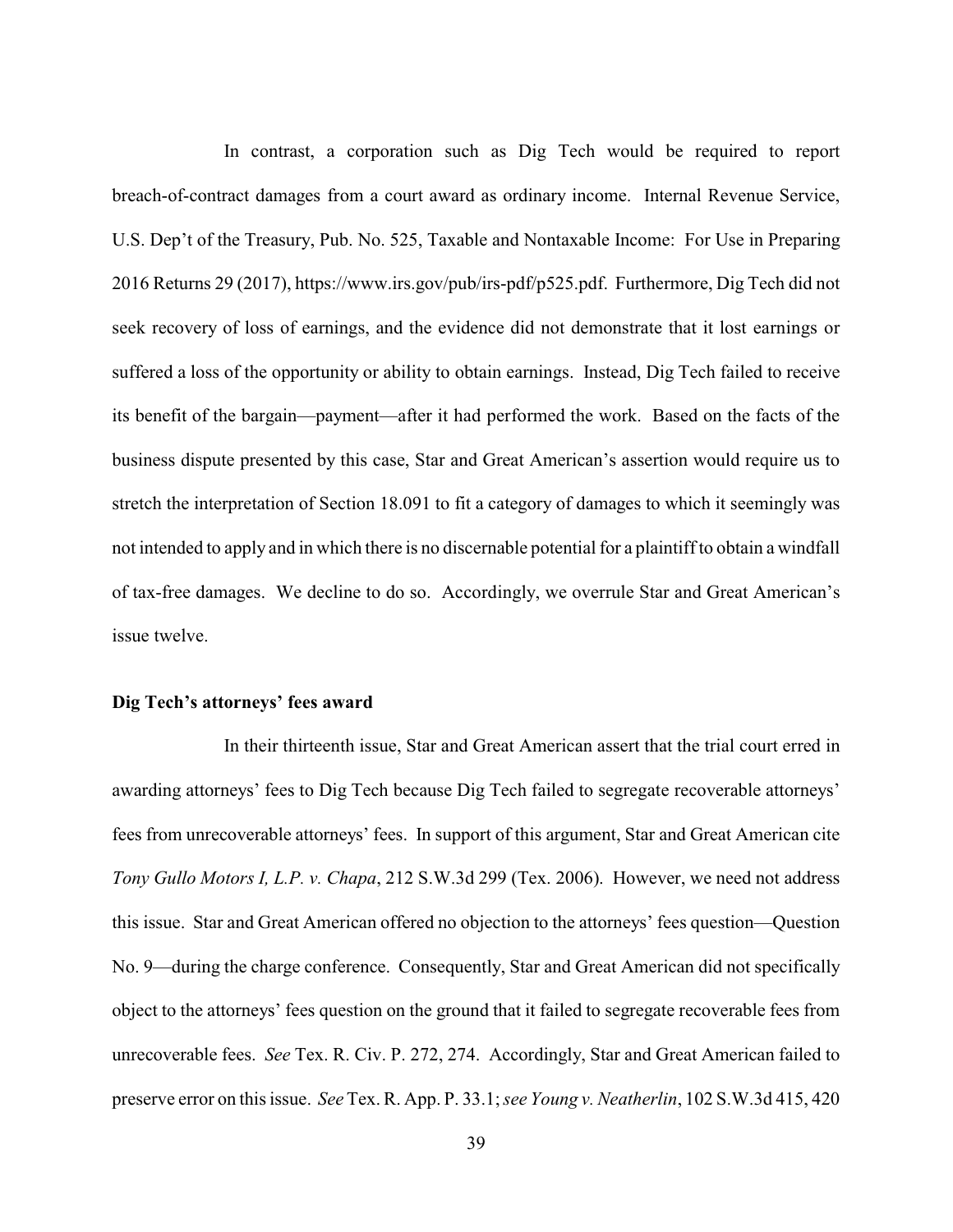(Tex. App.—Houston [14th Dist.] 2003, no pet.) ("[T]he Texas Supreme Court has held that error is preserved by an objection to the jury charge on the ground that the charge did not properly segregate attorney's fees." (citing *Stewart Title Guar. Co. v. Sterling*, 822 S.W.2d 1, 10 (Tex. 1991)).

### **Taxable costs**

In their fourteenth and final issue, Star and Great American assert that the trial court erred in awarding Dig Tech costs for copies of deposition transcripts as "taxable costs" when Dig Tech did not notice or initiate the depositions in question. Whether a particular expense is recoverable under a statute or rule as court costs is a question of law, which we review de novo. *Gumpert v. ABF Freight Sys., Inc.*, 312 S.W.3d 237, 239 (Tex. App.—Dallas 2010, no pet.). The allocation of costs is a matter for the trial court's discretion and cannot be overturned on appeal absent an abuse of discretion. *Id.* at 239.

Texas Civil Practice and Remedies Code Section 31.007 provides in pertinent part:

- (b) A judge of any court may include in any order or judgment all costs, including the following:
	- (1) fees of the clerk and service fees due the county;
	- (2) fees of the court reporter for the original of stenographic transcripts necessarily obtained for use in the suit;
	- (3) masters, interpreters, and guardians ad litem appointed pursuant to these rules and state statutes; and

(4) such other costs and fees as may be permitted by these rules and state statutes.

Tex. Civ. Prac. & Rem. Code § 31.007(b). Relevant here is Subsection (b)(2), which allows the "fees of the court reporter for the original of stenographic transcripts necessarily obtained for use in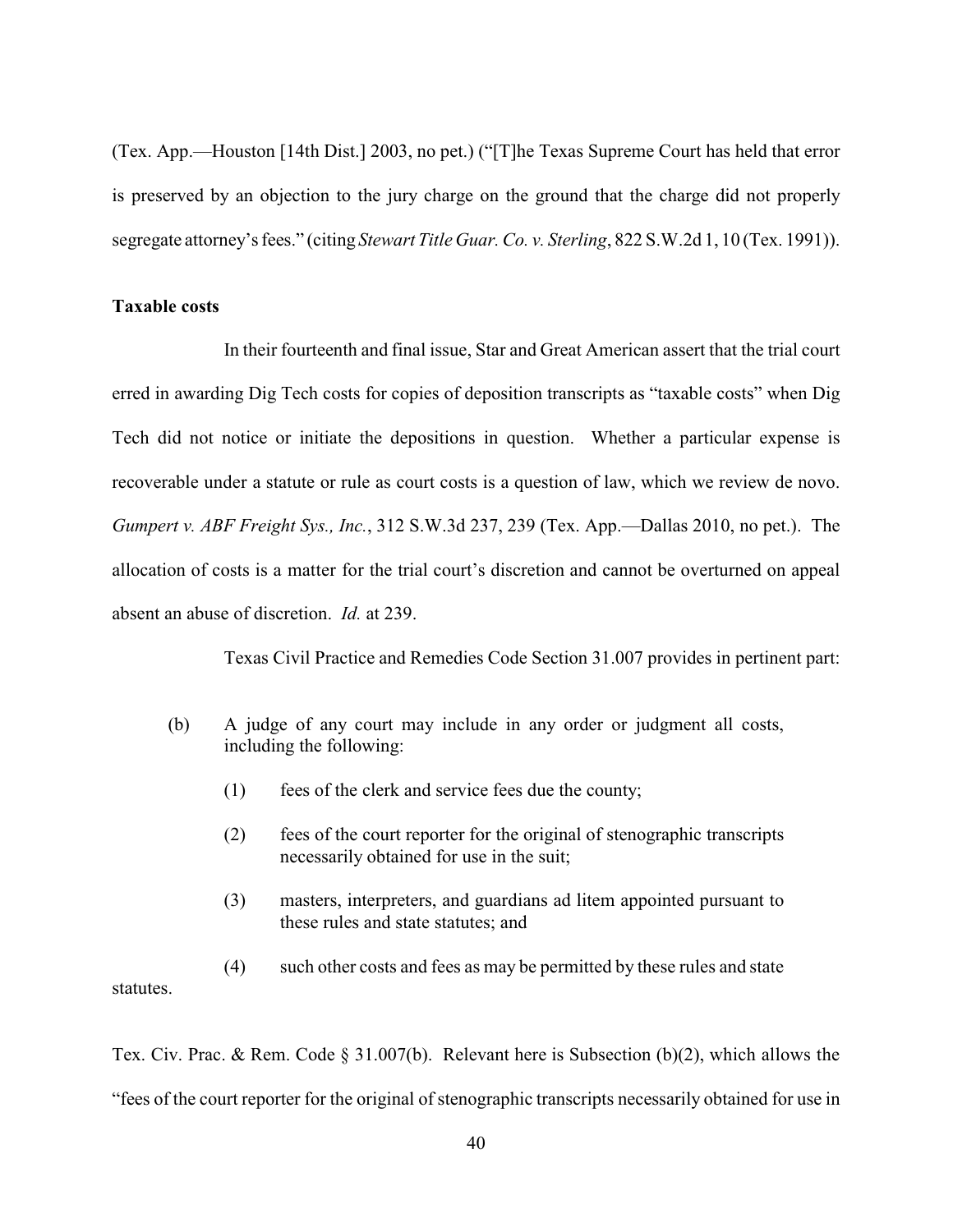the suit" to be included as costs awarded in the judgment. The dispute here focuses not on whether the seven deposition transcripts in question were necessarily obtained for use in the suit but on whether Dig Tech could recover costs for obtaining copies of those deposition transcripts when it did not notice or initiate the depositions, and thus it was only paying for the copies, as opposed to paying the court reporter's fee for the original transcript. Section 31.007(b)(2) specifically allows recovery of the court reporter's fee for the original stenographic transcript as a taxable court cost. We agree with the reasoning of our sister court in *Gumpert*. In that case, the court concluded that Section 31.007(b) specifically limits recovery of costs to the fees of the court reporter for the original of stenographic transcripts necessarily obtained for use in the suit and that because no other statute or rule authorizes the recovery of costs to obtain copies of deposition transcripts, it was error to award such costs. *Id.* at 241-42; *see also Waste Mgmt. of Tex., Inc. v. Texas Disposal Sys. Landfill, Inc.*, No. 03-10-00826-CV, 2014 WL 6705741, at \*4 (Tex. App.—Austin Nov. 14, 2014, no pet.) (mem. op.) (following *Gumpert* and holding that costs for video depositions or copies of depositions or transcripts are not recoverable as court costs).

Similarly in this case, we conclude it was error for the trial court to award the costs of obtaining copies of deposition transcripts, and we sustain Star and Great American's fourteenth issue. Accordingly, we will reverse that portion of the trial court's judgment relating to court costs and remand this cause for further proceedings to allow the trial court the opportunity to recalculate the taxable costs.

#### **CONCLUSION**

We reverse that portion of the trial court's judgment relating to court costs for obtaining copies of deposition transcripts, and we remand the case to the trial court for further